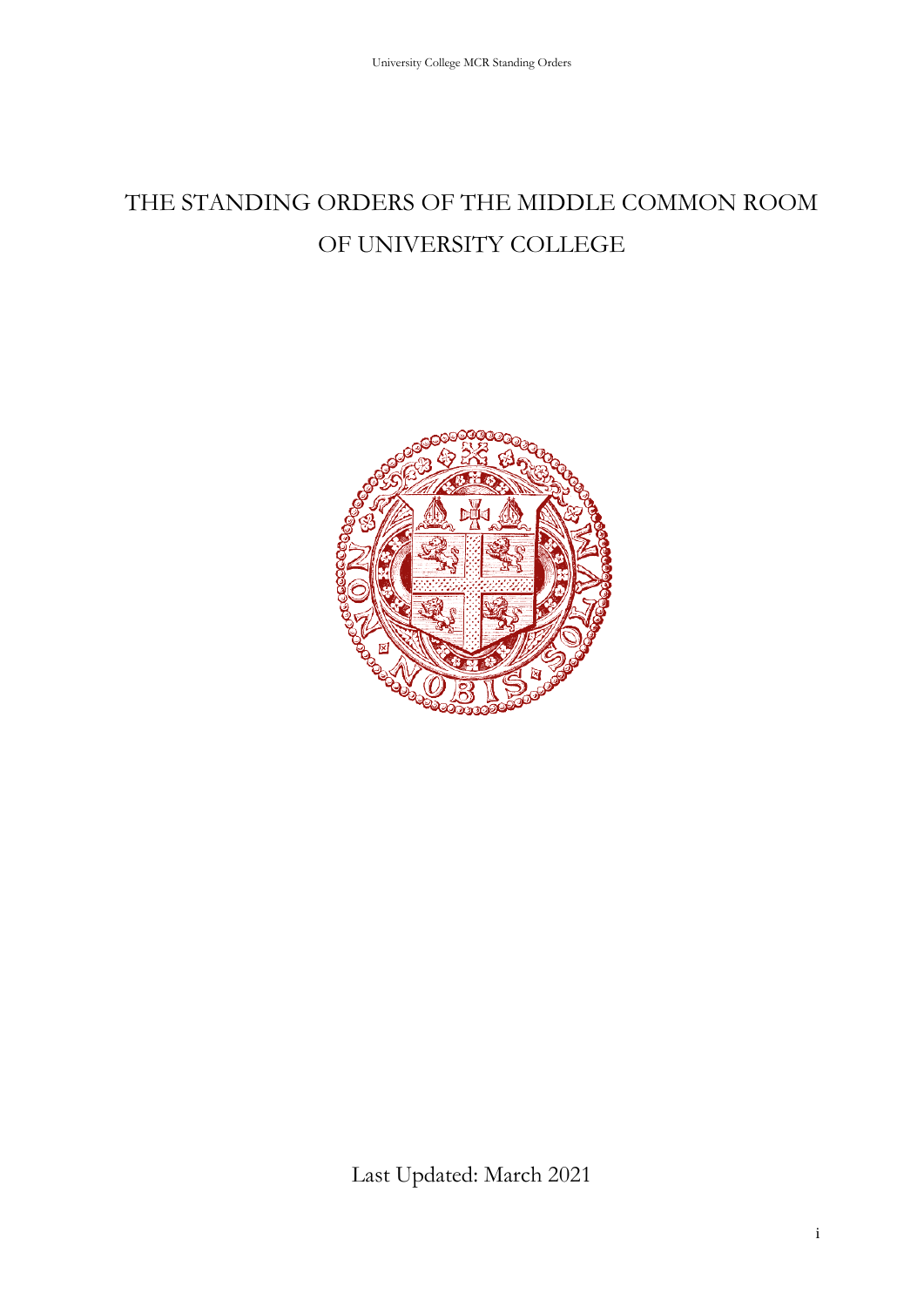#### **The Standing Orders of the Middle Common Room of University College**

These standing orders shall govern the Middle Common Room of University College in the University of Durham as a Durham Student Organisation in compliance with the Durham Student Organisation framework. Contravention of the above shall lead to the sanctions described herein.

The MCR is a formally constituted common room of University College in the University of Durham and is recognised and ratified by the Governing Body and the College authorities. As a common room it enjoys independence from the Senior and Junior Common Rooms.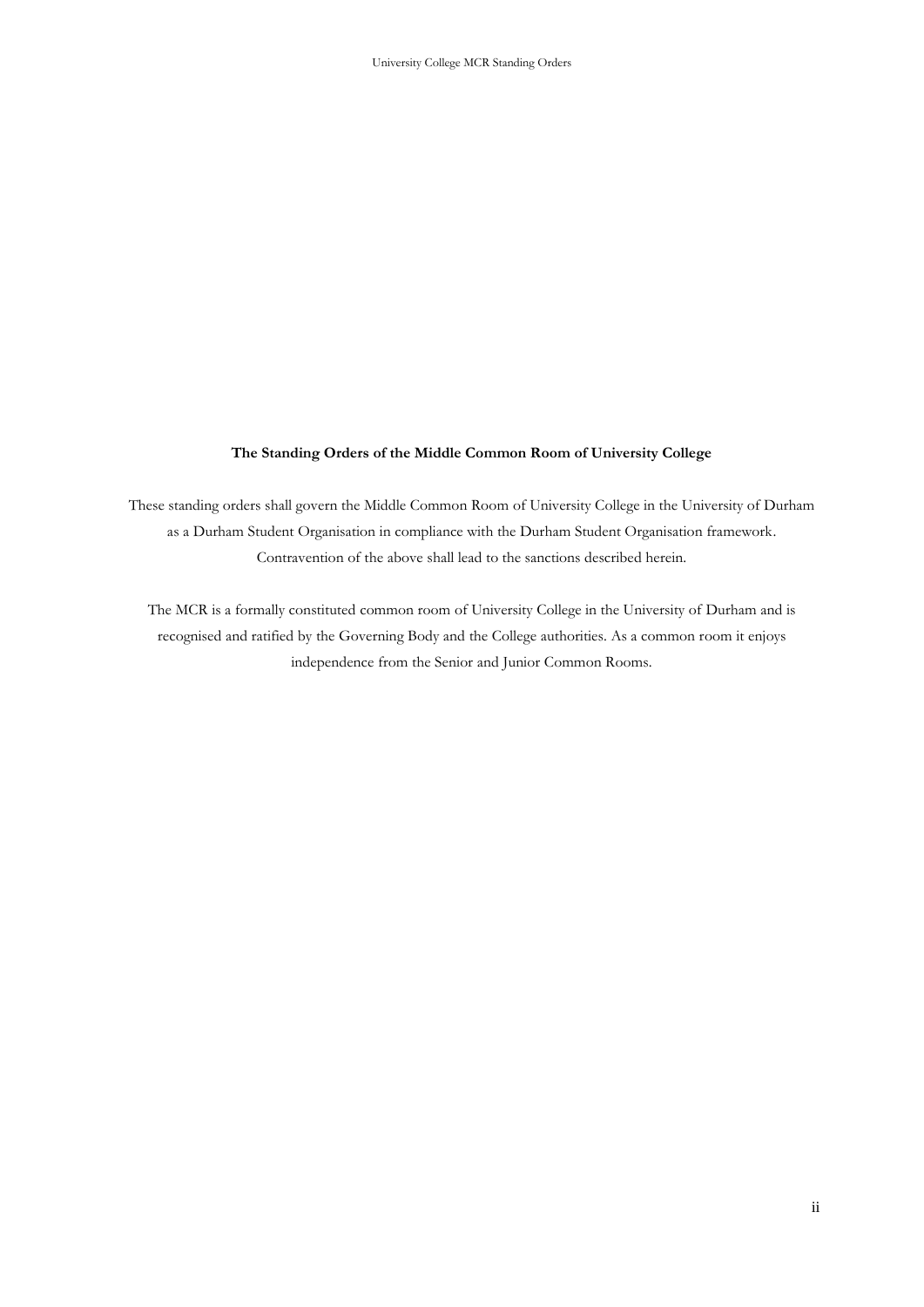# **TABLE OF CONTENTS**

<span id="page-2-0"></span>

|       | <b>TABLE OF CONTENTS</b>                      | iii |
|-------|-----------------------------------------------|-----|
| Ι.    | Definitions                                   | 1   |
| П.    | Mission, Vision, & Values                     | 2   |
|       | А.                                            |     |
|       | В.                                            |     |
|       | C.                                            |     |
| III.  | <b>Code of Conduct</b>                        | 3   |
| IV.   | <b>Membership and Privileges</b>              | 4   |
| V.    | <b>Executive &amp; Non-Executive Officers</b> | 5   |
|       | D.                                            |     |
|       | Е.                                            |     |
|       | F.                                            |     |
| VI.   | Meetings of the MCR                           | 13  |
|       | А.                                            |     |
|       | В.                                            |     |
| VII.  | <b>Elections &amp; Related Matters</b>        | 16  |
|       | А.                                            |     |
|       |                                               | .17 |
|       | C.                                            |     |
| VIII. | <b>MCR Finances</b>                           | 19  |
| IX.   | Sanctions, Resignation, and Awards            | 20  |
| Х.    | <b>Standing Orders Arrangements</b>           | 21  |
| XI.   | Annexes                                       | 22  |
|       | А.                                            |     |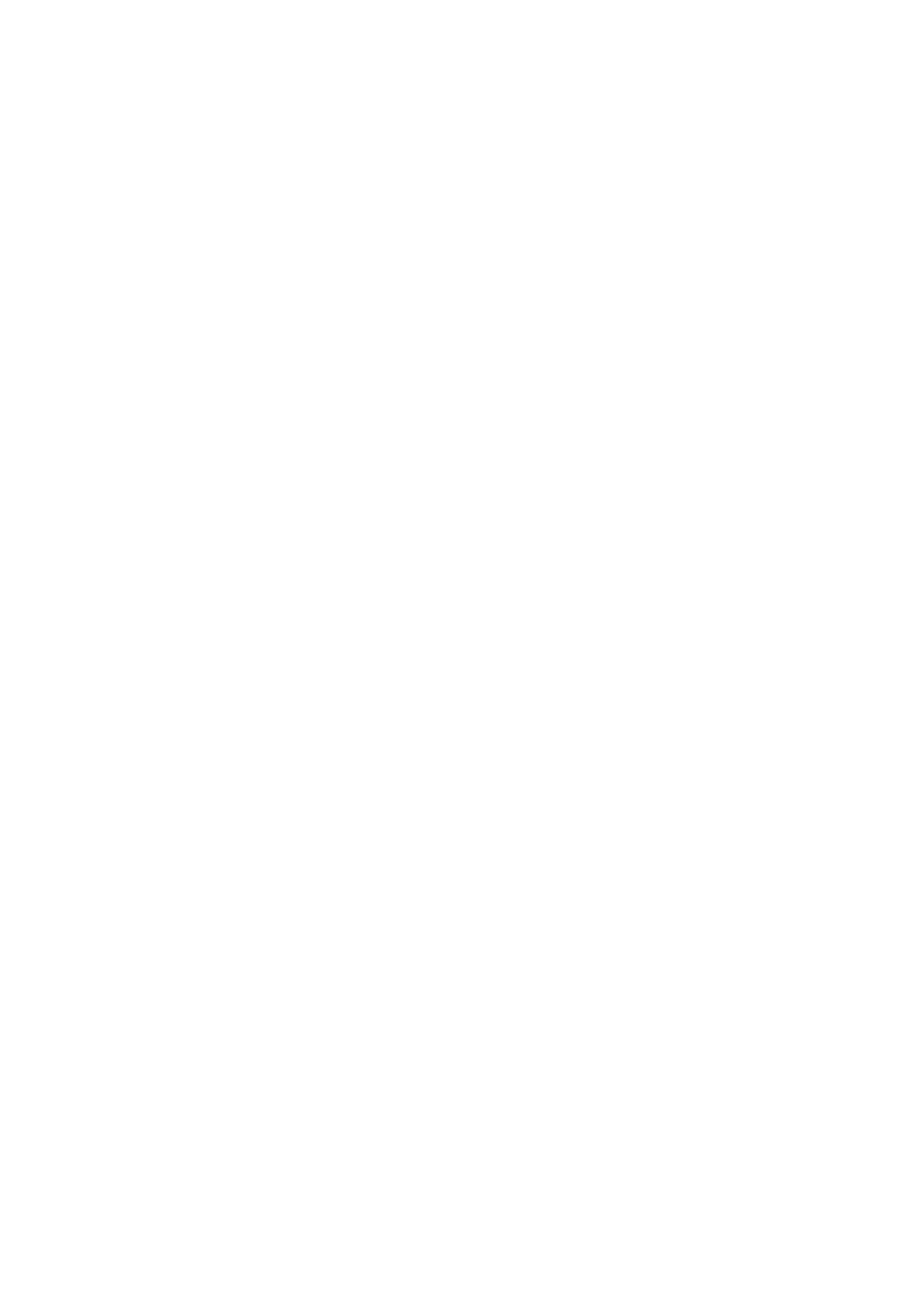## **I. DEFINITIONS**

<span id="page-4-0"></span>The following definitions shall apply throughout this document.

- 1. Hereinafter:
	- **a)** the Middle Common Room of University College in the University of Durham shall be referred to as 'the MCR'. The Junior Common Room and Senior Common Room of the same shall be referred to as 'the JCR' and 'the SCR' respectively.
	- **b)** the Durham Students Union shall be referred to as 'the D.S.U'.
	- **c)** unless otherwise stated, the instruction, 'in writing' shall encapsulate both physical and electronic communication including email communication or instant messaging services commonly used by the MCR Executive Committee.
- 2. *In statu pupillari*:

An undergraduate or postgraduate member of University College, (alternatively referred to as 'the College' in these Standing Orders), registered for a full or part-time course of study in accordance with the General Regulations of the University.

3. Property of the MCR:

Shall include all physical resources owned, rented by, and loaned to the MCR and all financial assets, which shall include all monies owed to the MCR and in MCR accounts.

4. The MCR's facilities:

Include the common room (the Maurice Tucker Room at the foot of the Keep Stairs), and the resources contained therein.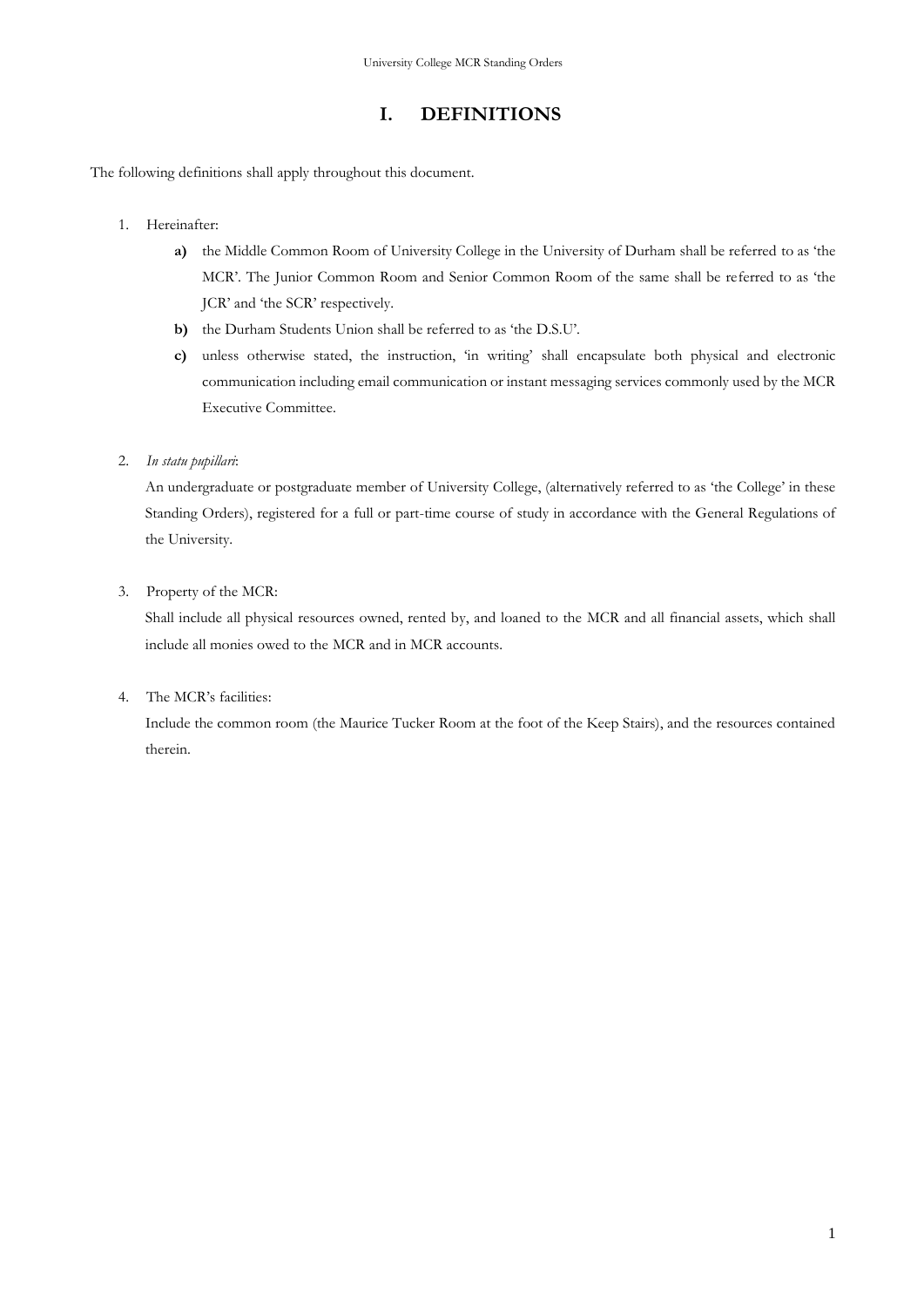## **II. MISSION, VISION, & VALUES**

#### A. **MISSION**

<span id="page-5-1"></span><span id="page-5-0"></span>To create an inclusive, engaged, and socially responsible community where our members can thrive academically, socially, and pastorally by making the most of their Durham experience.

## B. **VISION**

<span id="page-5-2"></span>Create an ever more sustainable, inclusive, and engaged common room with a thriving network of current and former members with proud traditions and a progressive ethos.

## **C. VALUES**

- <span id="page-5-3"></span>(i) **Inclusivity** where all are welcome regardless of identity, background, creed, or conscious.
- (ii) **Inquisitiveness** about others, our world, our past, and our future.
- (iii) **Integrity** of action through honesty and strong moral principles.
- (iv) **Democracy** and the democratic process including debate, transparency, freedom of expression, as well as freeand-fair elections.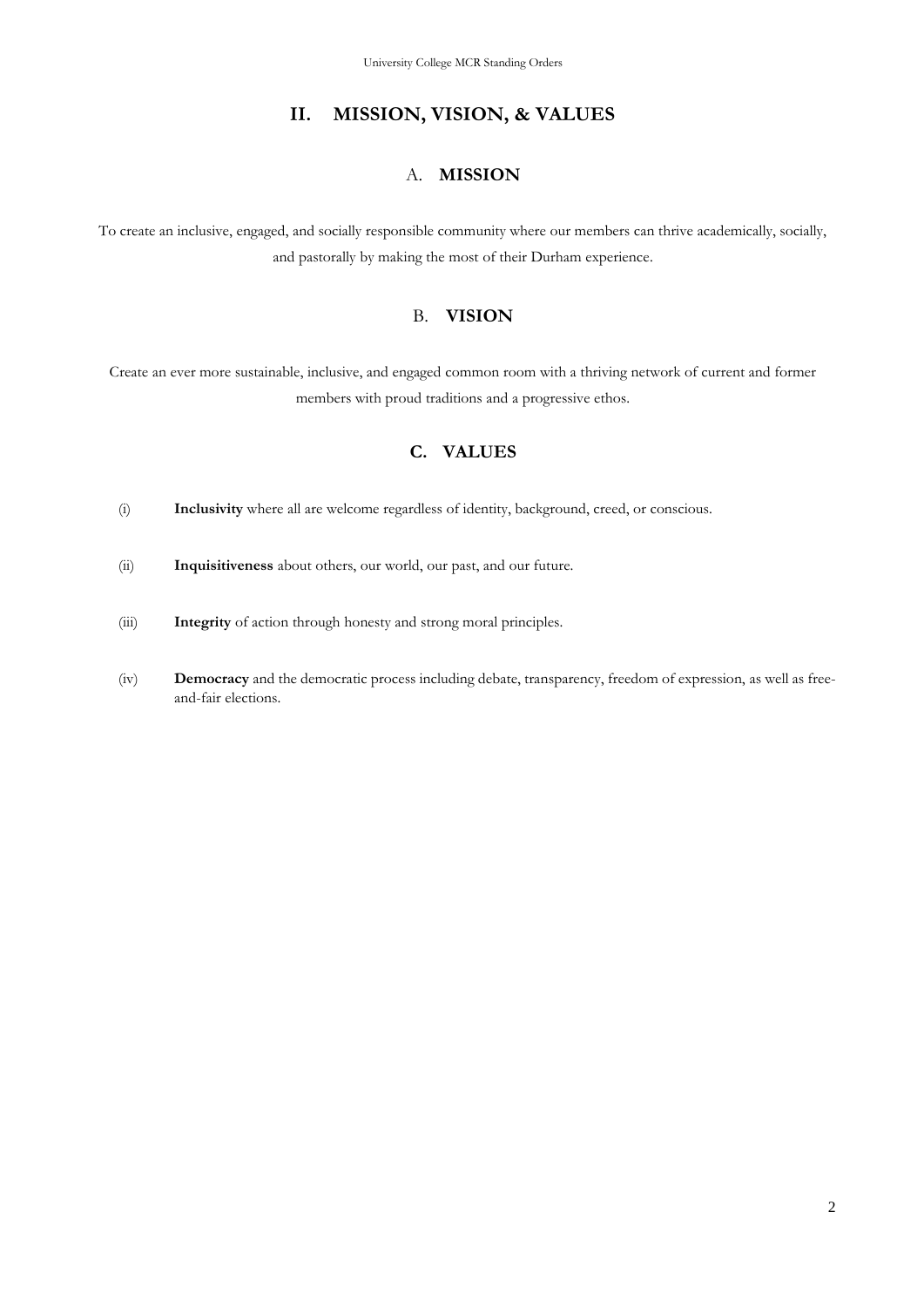## **III. CODE OF CONDUCT**

<span id="page-6-0"></span>Being a member of University College is an honour and privilege out of which arises certain commensurate responsibilities. As such, members of the University College Middle Common Room must strive to act in accordance with the obligations arising from the august history and tradition of our Common Room, College, and University.

University College Middle Common Room expects its Members to:

- (i) Engage with each other, first-and-foremost, with open-mindedness and curiosity.
- (ii) Strive to cultivate friendships, build partnerships, support, and learn from each other.
- (iii) Treat each other with dignity and respect regardless of identity, background, creed, or conscious.
- (iv) Endeavour to undertake all we do with good humour and a positive spirit.
- (v) Respect and value debate, democracy, and the democratic process.
- (vi) Conduct ourselves in a manner that demonstrates integrity beyond reproach.
- (vii) Repudiate any form of discrimination, harassment, or bullying, be it verbal, physical, visual, or virtual.
- (viii) Uphold our rules as set out in the Standing Orders and to follow due process first-and-foremost.
- (ix) Live our motto "*Non Nobis Solum not for ourselves alone.*"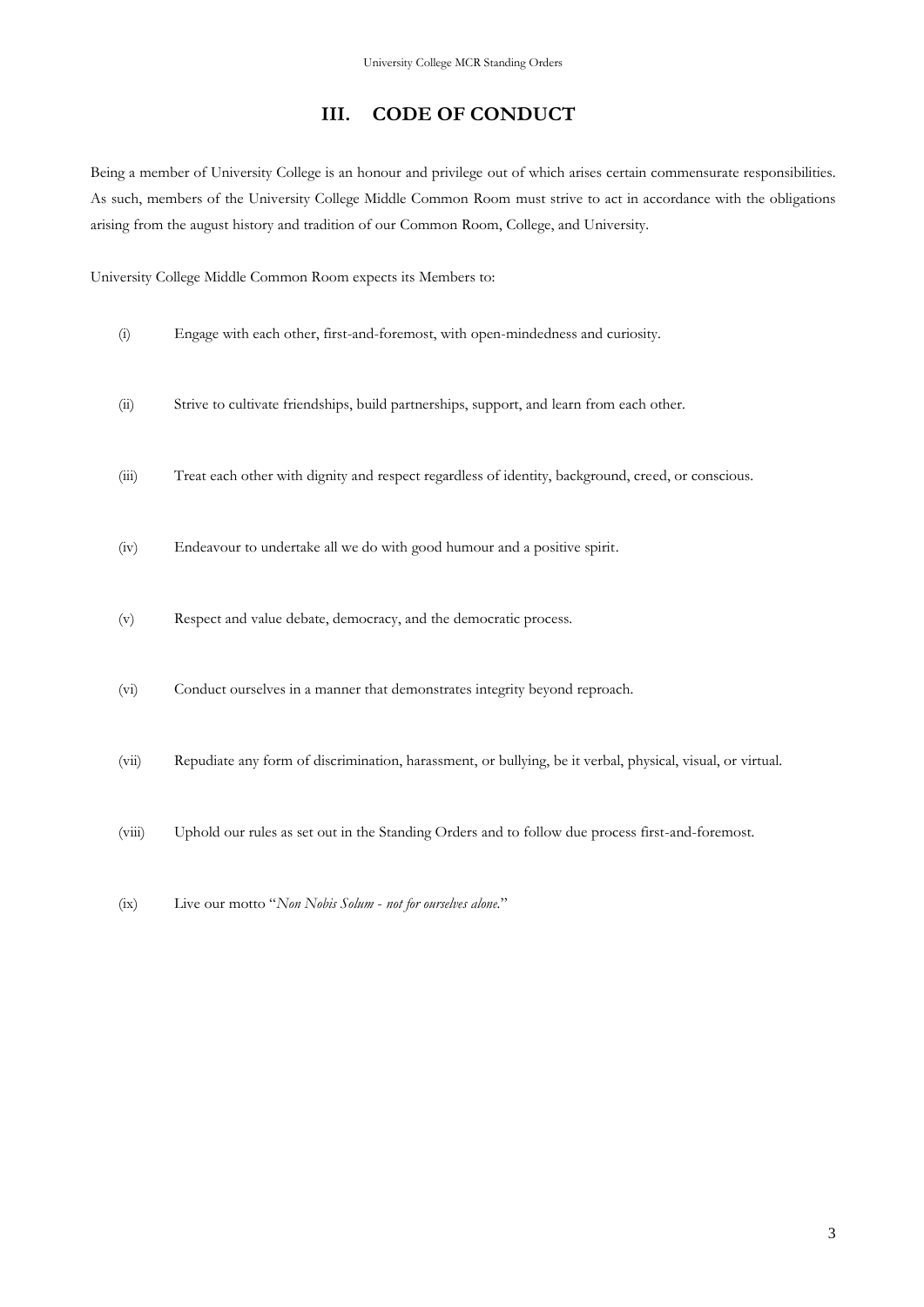## **IV. MEMBERSHIP AND PRIVILEGES**

#### <span id="page-7-0"></span>1. Ordinary Membership:

All graduate members of University College *in statu pupillari* who have paid the annual MCR membership fee for the current year and the Convenor of the MCR (as defined in section [V.](#page-8-0)[D](#page-8-1).9) shall be deemed Ordinary Members of the MCR, subject to the clauses of these standing orders. Mature under-graduate and integrated master's students who are members of the University College may become Affiliate Members<sup>1</sup> of the MCR subject to the following procedure: (1) a letter of motivation submitted to the Executive Committee for consideration; (2) agreement from the JCR Senior Student; and (3) a unanimous vote of the MCR Executive Committee in support of Affiliate Membership.

- **a)** Ordinary members of the MCR shall be entitled to:
	- i) attend, speak, and vote at all full meetings of the MCR;
	- ii) use of the MCR's facilities;
	- iii) attend MCR events;
	- iv) vote in all MCR elections; and
	- v) hold office in the MCR.
- **b)** Those Ordinary Members of the MCR who elect to join another common room within College shall cease to be Ordinary Members of the MCR.
- 2. All membership privileges are conditional on full payment of the applicable membership fees to the MCR. Membership fees are to be set by the Executive Committee in consultation with College Office.
- 3. Opting-In to Membership
	- **a)** All graduate members of College *in statu pupillari* have the opportunity to opt into MCR membership at the beginning of the term in which they are registered at the University. Students will be asked to opt into the MCR membership charges as part of the registration and enrolment process.
	- **b)** Members of College that choose to NOT opt into MCR membership will retain all rights and privileges afforded to graduate members of College *in statu pupillari*; however, they will forfeit all rights and privileges specifically afforded to ordinary members of the MCR.

 $<sup>1</sup>$  No more than the equivalent of 2% of the Ordinary Members population shall be eligible for Affiliate Memberships in a given academic</sup> year. Affiliate Members must resign membership from the JCR and shall pay the same dues as Ordinary Members and enjoy the same rights and privileges as Ordinary Members with the following exceptions: (1) Affiliate Members shall not vote in MCR elections, nor (2) be eligible to stand for any Executive or Non-Executive positions.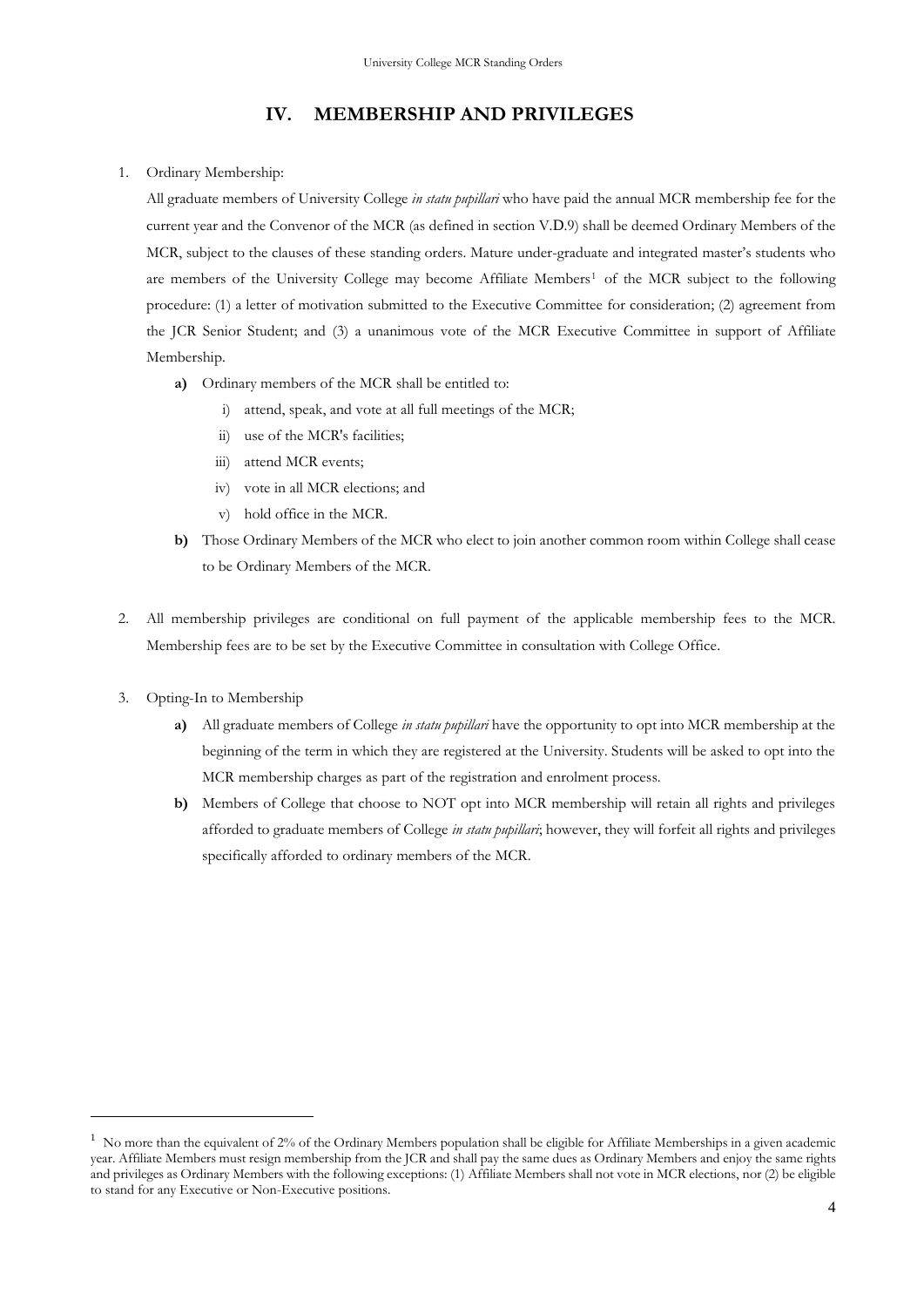## **V. EXECUTIVE & NON-EXECUTIVE OFFICERS**

- <span id="page-8-0"></span>1. Term Limits
	- **a) No MCR member shall serve more than two consecutive years** in any combination of offices, executive and non-executive, without a one-year break, however, an exception may be made in the event no nominations for a position are received after two rounds of calls for nominations.
	- **b)** For this purpose, a **one-year break** is defined as a full academic year. Meaning the time between Michaelmas term and Easter term.
- 2. Members of the MCR Executive Committee should have top priority in the sign-up system for June Ball, superseding the degree-based system.

## **D. EXECUTIVE OFFICERS**

- <span id="page-8-1"></span>1. The following is a list of the executive officers of the MCR, i.e., the Executive Committee of the MCR, who shall be elected or selected from amongst the ordinary members:
	- **a)** the President of the MCR;
	- **b)** the Vice-President of the MCR;
	- **c)** the Treasurer of the MCR;
	- **d)** the Social Chair of the MCR;
	- **e)** the Welfare Officer of the MCR;
	- **f)** the Academic Officer of the MCR;
	- **g)** the International Officer of the MCR;
	- **h)** the Steward of the MCR;
	- **i)** the Ball Chair of the MCR; and;
	- **j)** the Communications Officer of the MCR.
- 2. The positions of **President** and **Treasurer must always be filled**. If either of these positions should become vacant, the Convenor of the MCR may hold an election or appoint a member of the MCR to either of these positions (under the provisions detailed in section [V.](#page-8-0)[D](#page-8-1).9).
- 3. The Executive Committee shall meet **at least once a month**.
- 4. The quorum for the Executive Committee shall be **four members**.

#### 5. **Agenda of MCR Executive Committee Meeting**:

- 1. Apologies for absence
- 2. Acceptance of the Agenda
- 3. Acceptance of any matters arising from the minutes of the previous meeting
- 4. Reading out the received feedback and discussing the response which shall be circulated with the upcoming Newsletter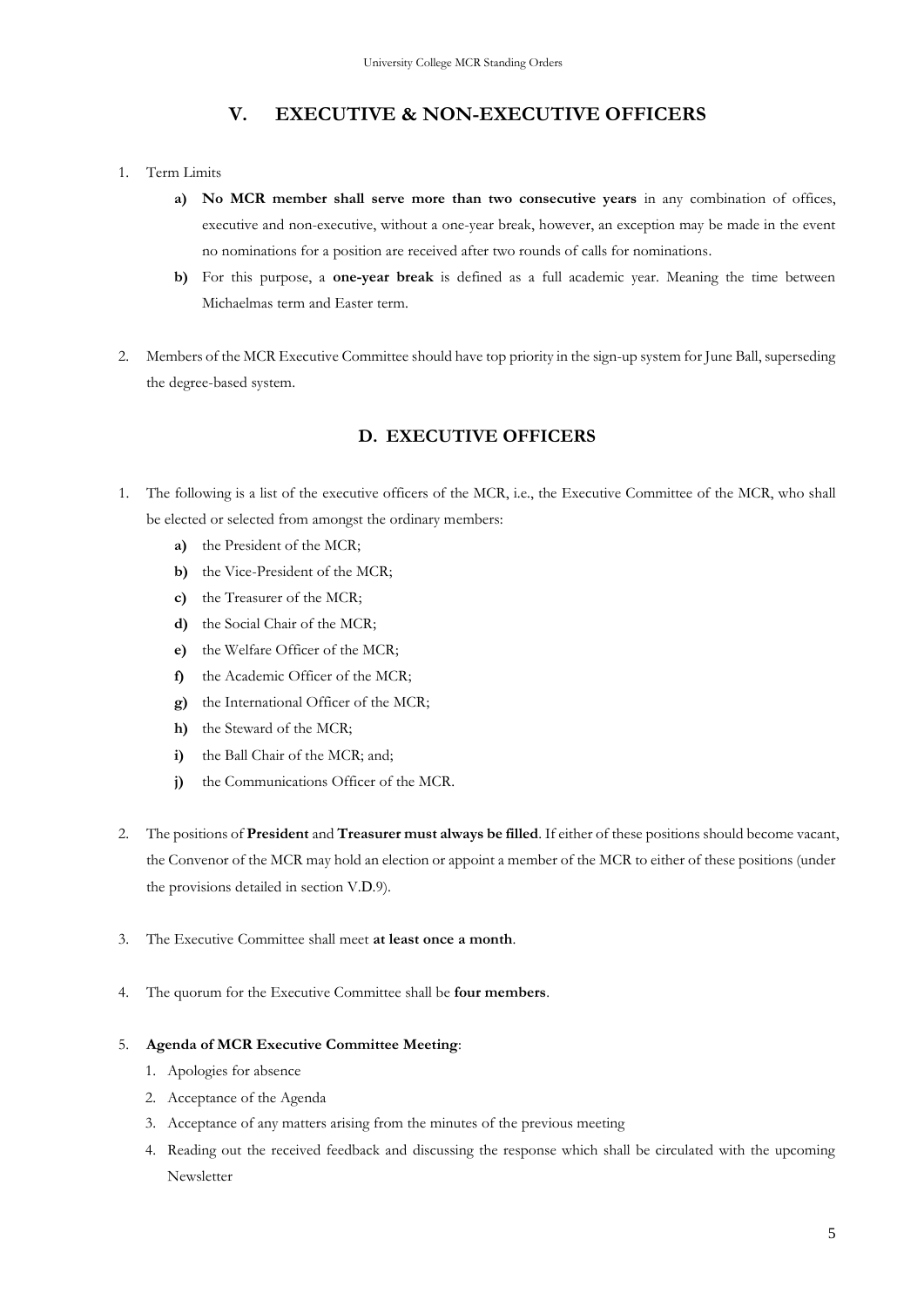- 5. Reports of officers.
	- a. President
	- b. Vice-President
	- c. Treasurer
	- d. Social Chair
	- e. Welfare Officer
	- f. Academic Officer
	- g. International Officer
	- h. Steward
	- i. Ball Chair
	- j. Communications Officer
	- k. Internal Affairs
	- l. Charity Officer
	- m. Bar Chair
- 6. Matters to be discussed
- 7. Motions
- 8. Any other business
- 9. Close of meeting
- 6. Each executive and non-executive officer shall write **termly reports** on their activities and areas of responsibility to the MCR to be presented at the Ordinary Meeting of the MCR.
- 7. All executive officers, in conjunction where necessary with the Induction Committee, shall be jointly responsible for:
	- **a)** communication with the College Secretary to maintain accurate information regarding new postgraduates who arrive for the next academic year;
	- **b)** preparing relevant information, particularly during the long vacation, for new postgraduates who arrive at the beginning of the academic year or before;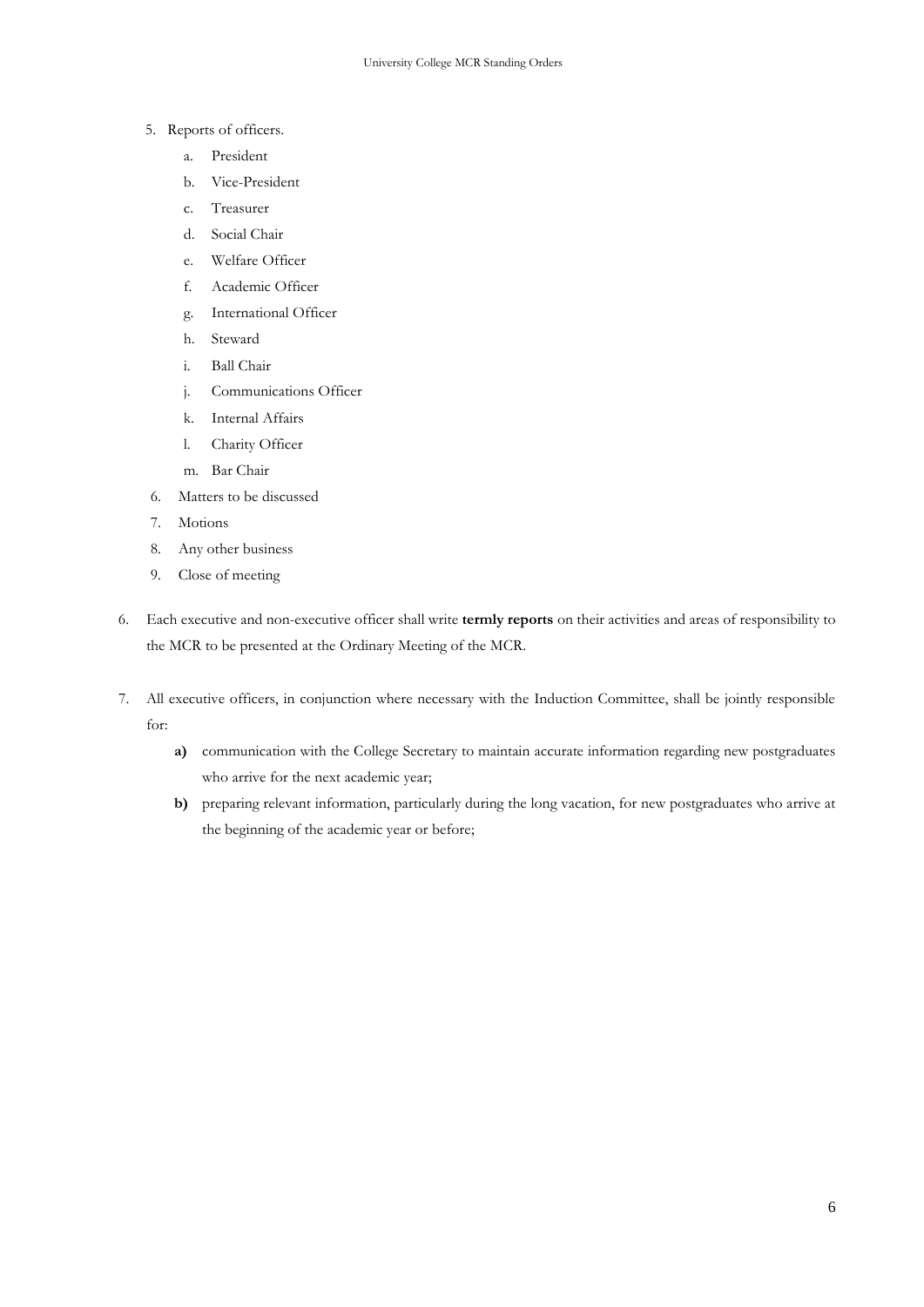8. The **individual duties** of the executive officers shall be as follows:

#### **a) The President of the MCR:**

- i) overall responsibility for the satisfactory conduct of all MCR affairs and execution of MCR decisions;
- ii) representation of the MCR, or its individual members when appropriate, both within College (to the College authorities, the JCR, the SCR, etc.), and externally, to any relevant University body and outside the University;
- iii) liaison with the College authorities and the executive committees of the JCR and the SCR;
- iv) presentation of those views and decisions by the College authorities, which are relevant, to the MCR;
- v) chairing MCR meetings, Executive Committee meetings, and the Induction Committee;
- vi) attendance at as many meetings of the following bodies as can reasonably be expected:
	- 1) all MCR committees;
	- 2) all meetings of College Council;
	- 3) all College committees as deemed relevant, in consultation with the Master and JCR; and
	- 4) any other body to which they are properly elected; and
- vii) acting as co-signatory of the MCR account.

#### **b) The Vice-President of the MCR:**

- i) Stands in for the president in their absence;
- ii) undertakes Secretarial duties including taking minutes for all executive meetings;
- iii) writing and circulating the bi-weekly MCR newsletter;
- iv) maintenance of the MCR website;
- v) running sign-up for low table formal dinners, including inter-MCR formals, in a fair and easy way, and passing correct attendee details to College Office for billing; and;
- vi) D.S.O. (Durham Student Organisation) meetings in the President's absence.

#### **c) The Treasurer of the MCR:**

- i) responsibility for the correct administration of finances, in consultation, where appropriate, with the President of the MCR;
- ii) supervisor of the MCR bank account(s);
- iii) acting as co-signatory of the MCR account;
- iv) control of payment of cheques, petty cash, quarterly V.A.T. claims and the transferring and recording of transactions in the cash books;
- v) timely preparation of the MCR accounts for audit and presentation to the MCR each term at ordinary meetings of the MCR;
- vi) attendance at any meeting of any MCR committee at which the expenditure of MCR funds are under discussion; and;
- vii) provide monthly finance report to D.S.U.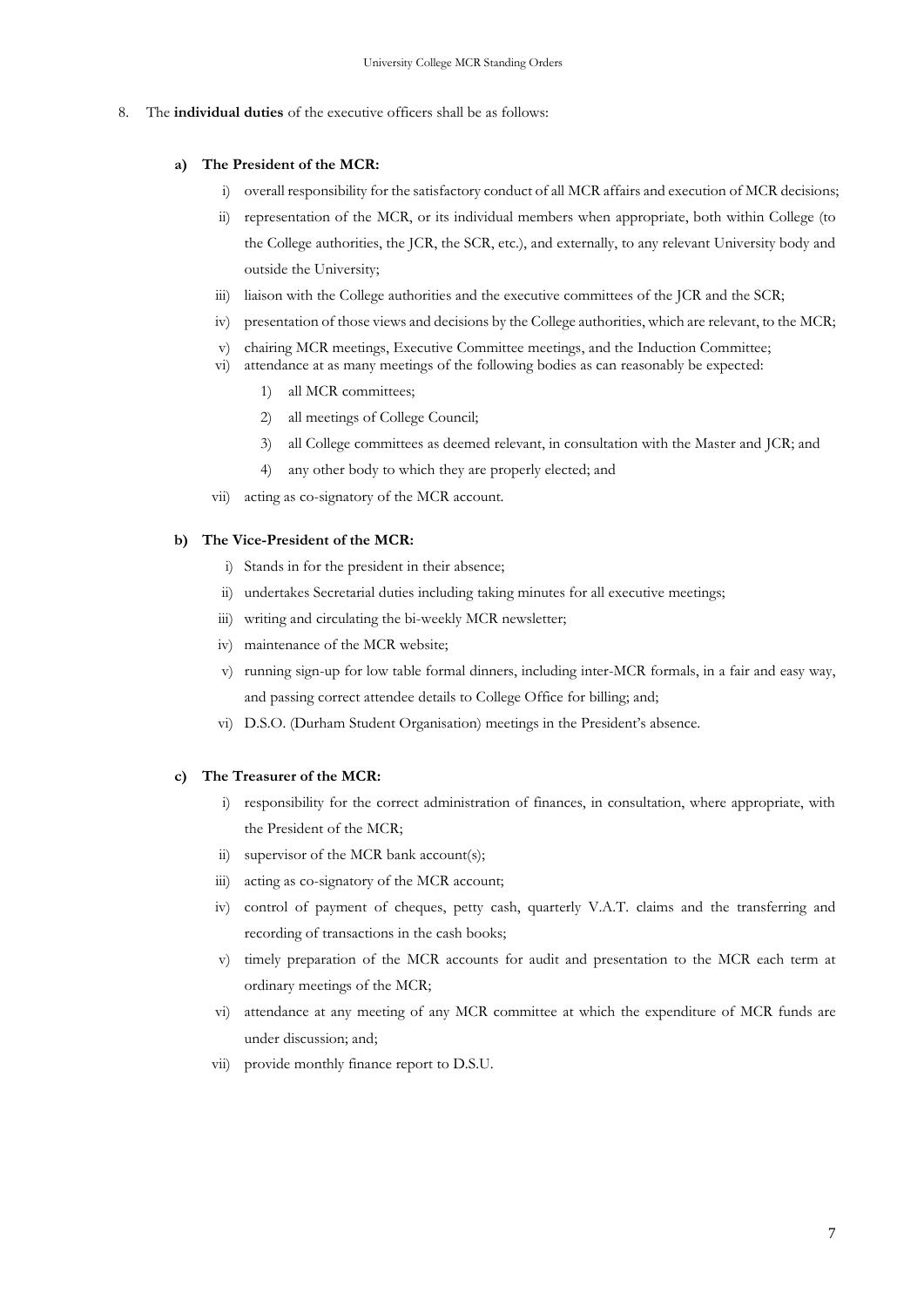#### **d) The Social Chair of the MCR:**

- i) chairing the Social Committee, and being responsible for organising numerous and varied other MCR social events throughout their year in office;
- ii) overseeing and being responsible for a full and varied programme of social events during the induction period;
- iii) informing the MCR of, and organising, MCR participation in, College events; and
- iv) informing the MCR of, and organising MCR participation in, University-wide postgraduate social events; and;
- v) acting as co-signatory of the MCR account.

#### **e) The Welfare Officer the MCR:**

- i) chairing the Welfare Committee, and being responsible for providing a listening service, and help and support as appropriate, to all members of the MCR in relation to any welfare issue;
- ii) liaising with the JCR Welfare Officer to co-ordinate MCR involvement in D.S.U. welfare campaigns within College;
- iii) referring members to, and liaising with, college authorities as deemed appropriate; and;
- iv) attendance at appropriate welfare meetings within College and in and out of University as necessary.

#### **f) The Academic Officer of the MCR:**

- i) responsibility for chairing the Academic Committee;
- ii) planning and organising the Sunday Seminar Series, the MCR Lecture Series, poster sessions, academic support events and the annual MCR academic conference;
- iii) running the Student Mentor programme; this entails advertising the scheme to both MCR and JCR members, maintaining a list of current mentors and mentees, and liaising with the Senior Tutor concerning undergraduates in need of academic assistance; and;
- iv) representation of the MCR to the D.S.U., as Co-D.S.U. representative for University College, along with the relevant JCR Officer, and attending D.S.U. assembly meetings with them.

#### **g) The International Officer of the MCR:**

- i) takes action to promote cross-cultural understanding and integration among MCR members;
- ii) represents the interests and well-being of international student membership of the MCR;
- iii) welcomes and supports international students upon arrival including organizing induction events;
- iv) organizes events to promote networking among local and international MCR members;
- v) collaborates and coordinates with Social Chair and Welfare Officer.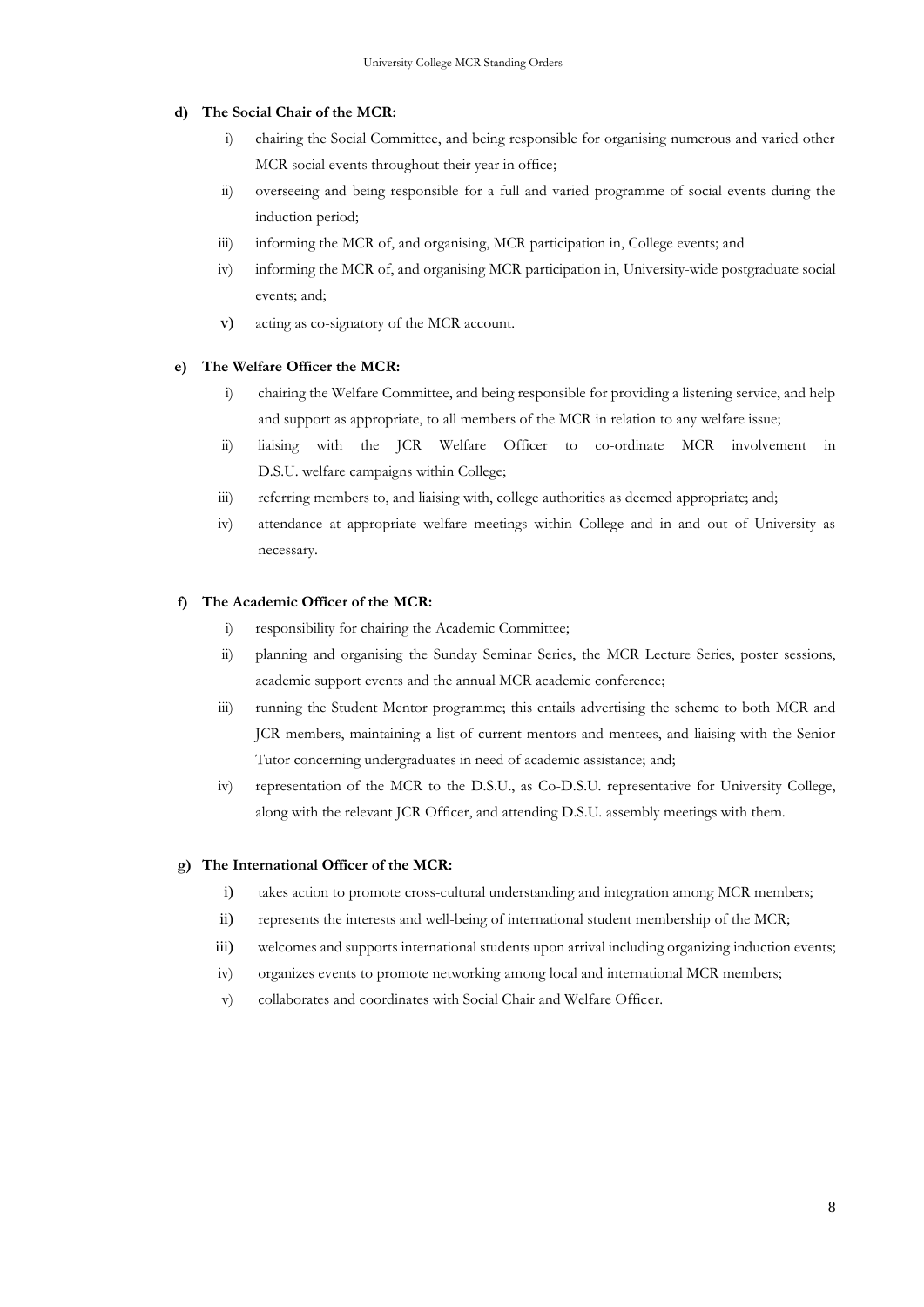#### **h) The Steward of the MCR:**

- i) liaise with the Housekeeper and College authorities concerning the cleaning and maintenance of the common room;
- ii) being present, or arranging for a deputy to be present, in the MCR before formal dinners to signout gowns to guests in need of one and to aid those unfamiliar with the system as necessary;
- iii) is responsible for taking active steps to fill the position Bar Chair from within the MCR.

#### **i) The Ball Chair of the MCR:**

- i) responsibility for organising an annual charity ball for the College community;
- ii) responsibility for chairing the Ball committee (see section C.3);
- iii) responsibility for organising an annual inter-MCR formal dinner; and;
- iv) acting as co-signatory of the MCR account.

#### **j) The Communication Officer of the MCR:**

- i) manages, coordinates, supports the MCRs social media accounts;
- ii) engages in public relations efforts to highlight the good works of the MCR;
- iii) manages communications with internal and external stakeholders;
- iv) prepares and distributes press releases to external stakeholders; and
- v) liaises with the Vice-President on issues related to communications.

#### 9. **The Convenor of the MCR**

There shall also be a College Officer appointed by the Master in consultation with the MCR, who shall be responsible for the continuity of the MCR from one year to the next where necessary. They shall be empowered to hold an election for, or appoint, at the request and under the direction of the Executive Committee, a President and or/other executive officers in the event a President and/or other executive officers are not elected at the time specified by these standing orders, or in the event an executive officer resigns. In the event of any appointment, the appointee shall hold the appointed office until such a time as an election can be held.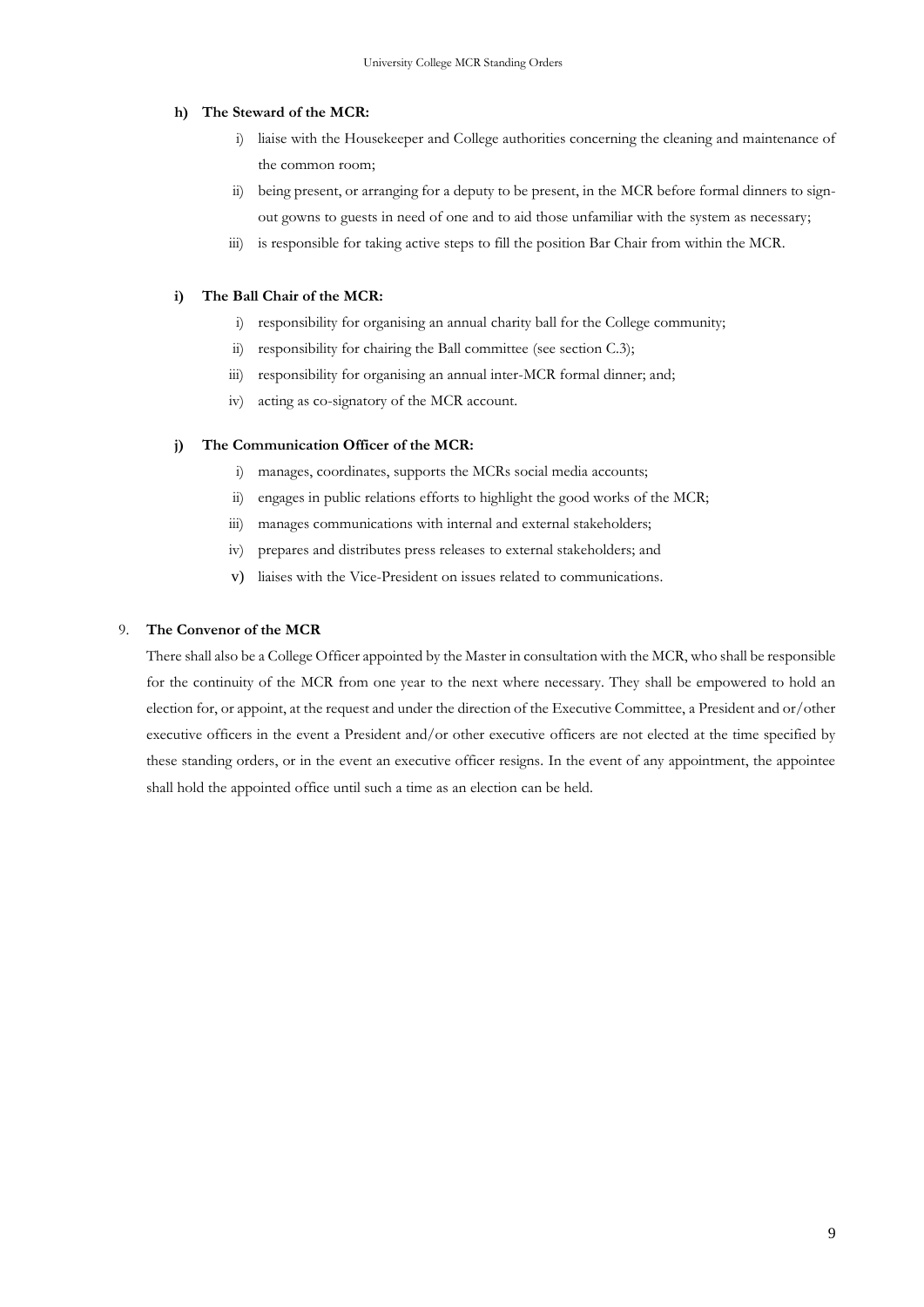## **E. NON-EXECUTIVE OFFICERS**

- <span id="page-13-0"></span>1. The following is a list of non-executive officers of the MCR who shall be elected or selected from amongst the ordinary members:
	- a. Internal Affairs Officer of the MCR;
	- b. Charities Officer of the MCR;
	- c. MCR Adviser; and
	- d. Bar Chair
- 2. The individual duties of the non-executive officers shall be as follows:

#### **a) Internal Affairs Officer:**

- i) responsible to the Executive Committee;
- ii) serve as an independent advisor to the Executive Committee;
- iii) responsible for the correct and fair administration of MCR elections, in accordance with the election regulations set out in section V, and other ballots;
- iv) independently observe, ensuring fairness and validity under these standing orders, all MCR meetings (including those of the Executive Committee, in which they shall not be a sitting member or have the ability to vote);
- v) responsible for the drafting of any changes to these standing orders that are proposed by the Executive Committee; and
- vi) responsible for conducting all duties regarding these standing orders as outlined in section [X.](#page-24-0)

#### **b) The Charities Officer of the MCR:**

- i) Liaises with and represents the MCR on the Castle Community Action (CCA);
- ii) responsible for managing the charitable presence of the MCR at the behest of the Executive Committee;
- iii) liaise with the other common rooms and college office about charitable events; and;
- iv) is responsible for planning and advertising charitable and campaign events to the MCR.

#### **c) The MCR Adviser**

- i) advise the MCR Executive Committee where required based on her/his experience from previous service on the MCR Exec committee;
- ii) attend the meetings of the MCR Executive Committee and is contactable outside the meetings;
- iii) should have served on the MCR Executive Committee predating the experience of any current Executive Committee member. They should have served on the MCR Executive Committee for at least one full term;
- iv) may be a Member of either the MCR, or be a member of the SCR having previously been a Member of the MCR;
- v) The member fulfilling this role should be decided by a vote by the incumbent (that is the outgoing, not newly elected) MCR Exec Committee and subsequently invited to fulfil the role. This Adviser is a non-executive position and has no voting power on the Executive Committee.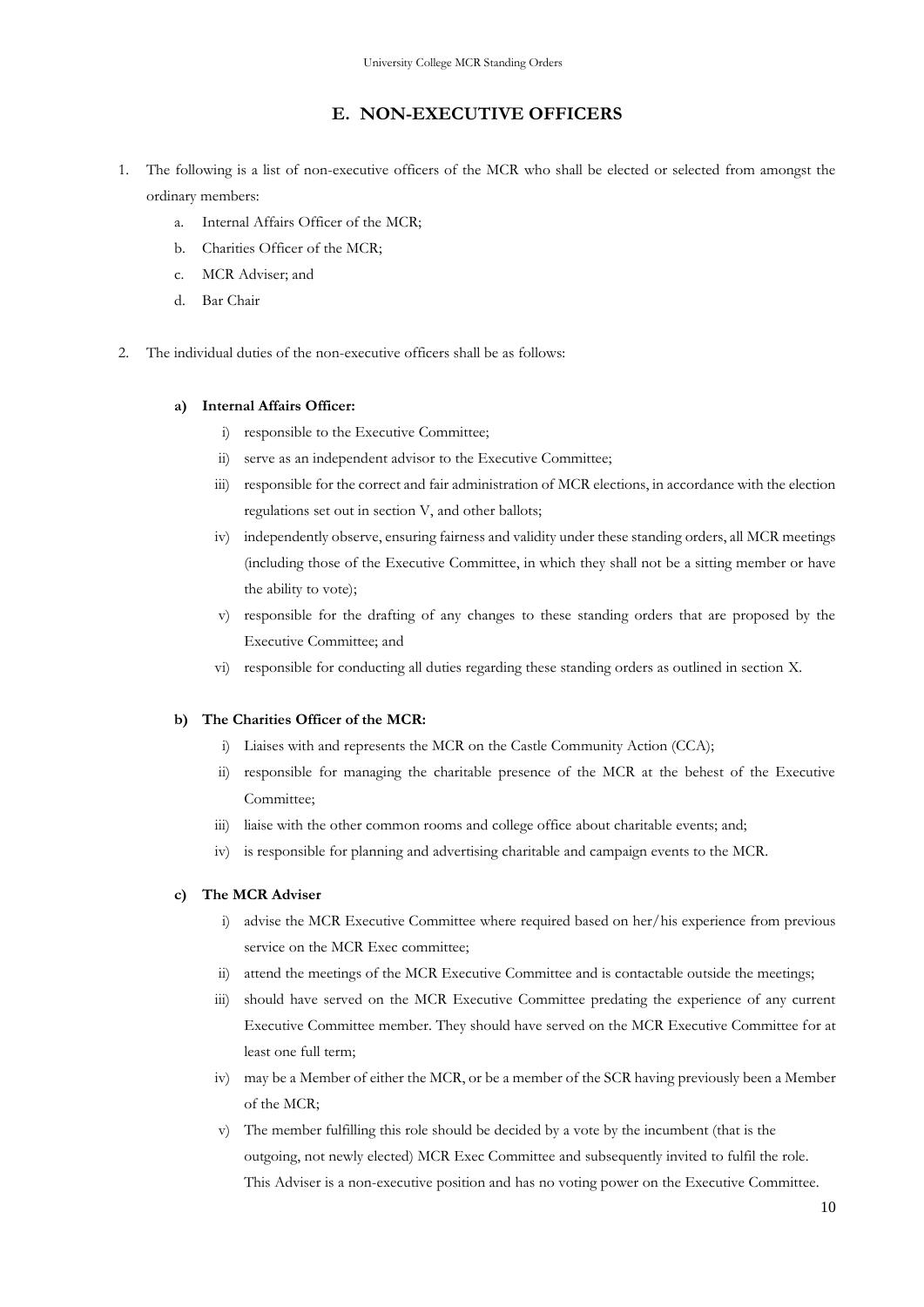#### **d) Bar Chair:**

- i) represent the interests of the MCR at Bar Committee;
- ii) act as the link between the bar team and the College Bar Management team;
- iii) unlike other MCR executive and non-executive officers, the Bar Chair is a **paid position**;
- iv) the Bar Chair is not voted for by members of the MCR but selected by College office in an official application process.
- v) More detailed information and a full job description may be found in the documents provided by College Office.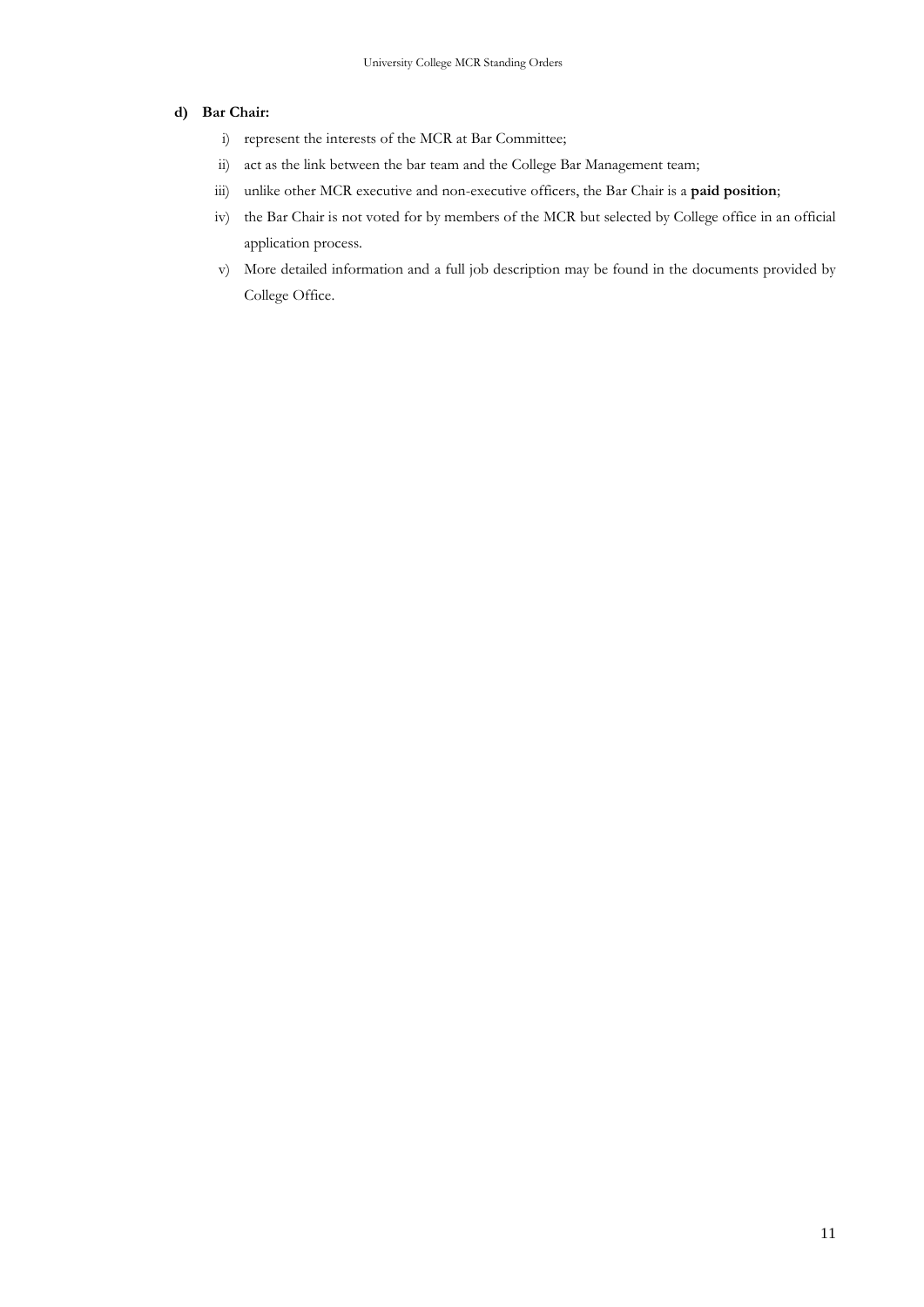## **F. MCR COMMITTEES & COMMITTEE OFFICERS**

<span id="page-15-0"></span>The following is not an exhaustive list of the MCR committees and their officers. The officers for these committees may be elected or, should an election be unfeasible due to time constraints, lack of interest or other legitimate reasons, be selected from amongst committee members. The duties of said officers may be as follows:

#### 1. **Academic Committee of the MCR:**

The Academic Committee, chaired by the Academic Officer of the MCR, shall organise academic events for the MCR throughout the year. These events shall include, but not be limited to, a casual seminar series for MCR members to discuss their work with each other, and a more formal lecture series for the presentation of MCR members' more complete or noteworthy research to a wider audience.

The Committee may include the following positions:

**a)** Recruitment & Liaison Officer:

The Recruitment & Liaison Officer is responsible, with help from the rest of the Committee, for recruiting speakers or acquiring submissions for all academic events run by the Committee, and for liaising with such volunteers to provide them with all necessary information and receive everything required from them in a timely manner.

**b)** Publicity Officer:

The Publicity Officer is responsible for advertising all academic events ran by the Committee by all appropriate means.

#### 2. **Social Committee of the MCR:**

The Social Committee, chaired by the Social Chair of the MCR, shall assist the Social Chair in the planning and execution of social events for the MCR, and for the wider College community, throughout the year.

#### 3. **Ball Committee of the MCR:**

It is the responsibility of the Ball Chair to organize a Ball Committee to support the smooth running of the MCR Charity Ball. The structure of the committee is left to the discretion of Ball Chair but is subject to the approval by the Executive Committee by majority vote.

The Committee may include the following positions:

**a)** Ball Secretary:

The Ball Secretary undertakes the day-to-day organisation of the Ball Committee and shall handle administration and regular liaison with the College Operations Manager.

**b)** Ball Treasurer

The Ball Treasurer is responsible for the management of ball finances in coordination with the MCR Treasurer and the Ball Chair.

**c)** Creative Director:

The Creative Director is responsible for the aesthetic elements of the ball.

**d)** Entertainment Director:

The Entertainment Director is responsible for the organisation and booking of entertainment for the evening.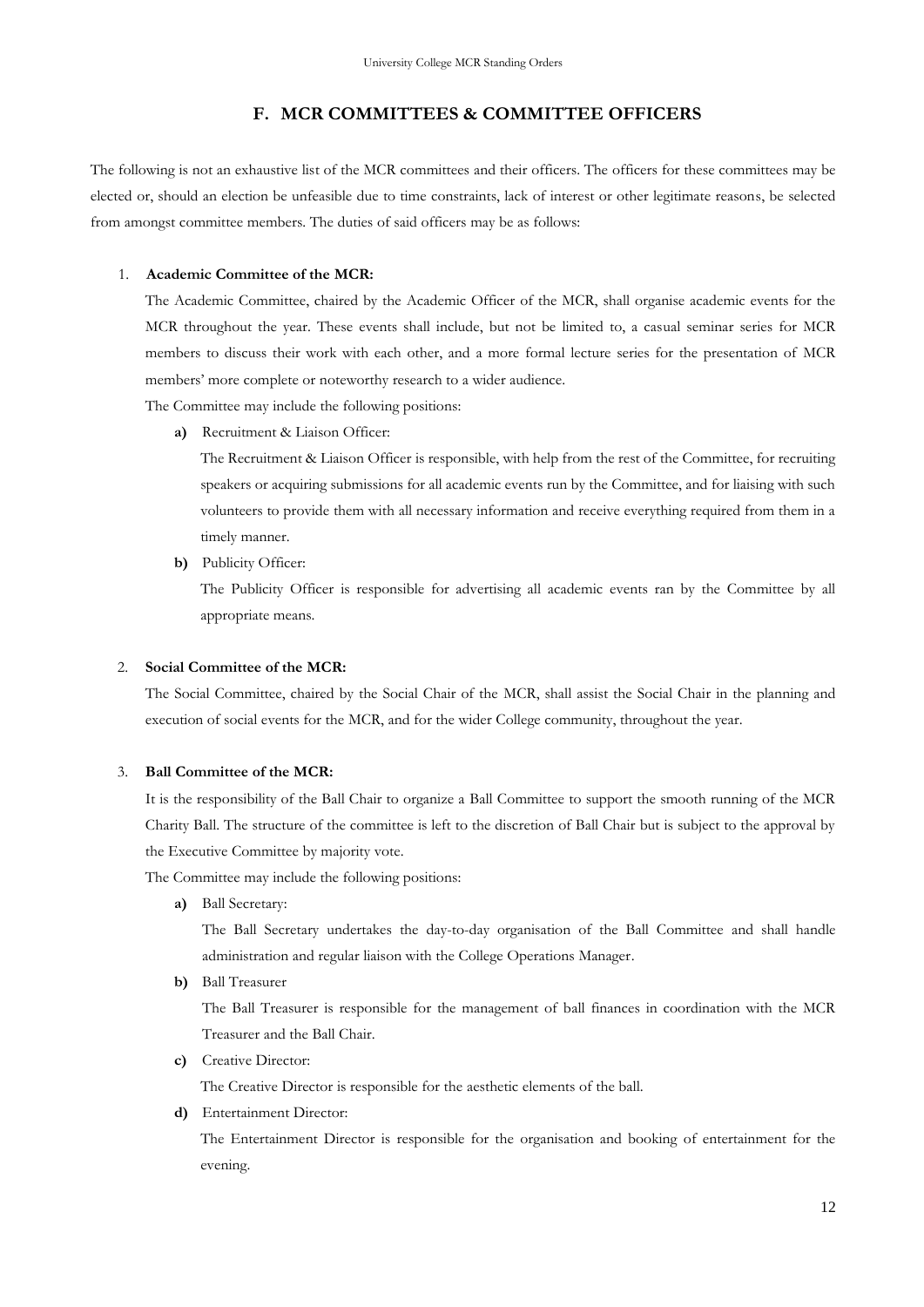**e)** Sponsorship Officer:

The Sponsorship Officer is responsible for procuring sponsorship for the ball.

**f)** Publicity Officer: The Publicity Officer is responsible for advertising the ball.

#### 4. **Welfare Committee of the MCR:**

The Welfare Committee, chaired by the Welfare Officer of the MCR, shall assist the Welfare Officer in carrying out their duties and in the provision of welfare events and services.

The Committee may include the following positions:

**a)** Assistant Welfare Officer:

The Assistant Welfare Officer supports the running of welfare events and shall serve as a second point of call for welfare issues.

**b)** Diversity and Inclusion Officer:

The Diversity and Inclusion Officer may focus on issues related to minority representation including issues relating to sexuality (LGBTQ+), gender equality, and racial and ethnic inclusion.

#### 5. **Induction Committee of the MCR:**

The Induction Committee, co-chaired by the President and the Social Chair, shall organise a full programme of social, academic, and cultural events for the induction period. The Committee shall include representatives as deemed necessary by the co-chairs.

6. Committee positions should not be occupied by the same incumbent for a period longer than an academic year in order to give other MCR members a fair chance at participation in committee duties. However, if the Chair of a Committee (i.e., Executive Officer) can demonstrate to the Executive that reasonable efforts have been made to fill said committee position, and no other volunteers have stepped forward, the current incumbent may serve another year.

## **VI. MEETINGS OF THE MCR**

- <span id="page-16-0"></span>1. The MCR Executive Committee, as far as possible in consultation with ordinary members, shall decide the time and place of all MCR meetings subject to any conditions described below.
- 2. **Meetings** shall be **advertised not less than one week in advance** by email, with the exception of emergency meetings as described below.
- 3. **Agendas** shall be circulated to members **at least three days in advance** of each meeting (with the exception of emergency meetings as described below) by the Executive Committee.
- 4. **The quorum** for a meeting shall be **five per cent** of the total number of full-time ordinary members of the MCR.
- 5. The President of the MCR shall normally chair each meeting. If the President is unable to chair the meeting a nominated deputy will chair the meeting in their stead. Elections that fall within a meeting shall always be chaired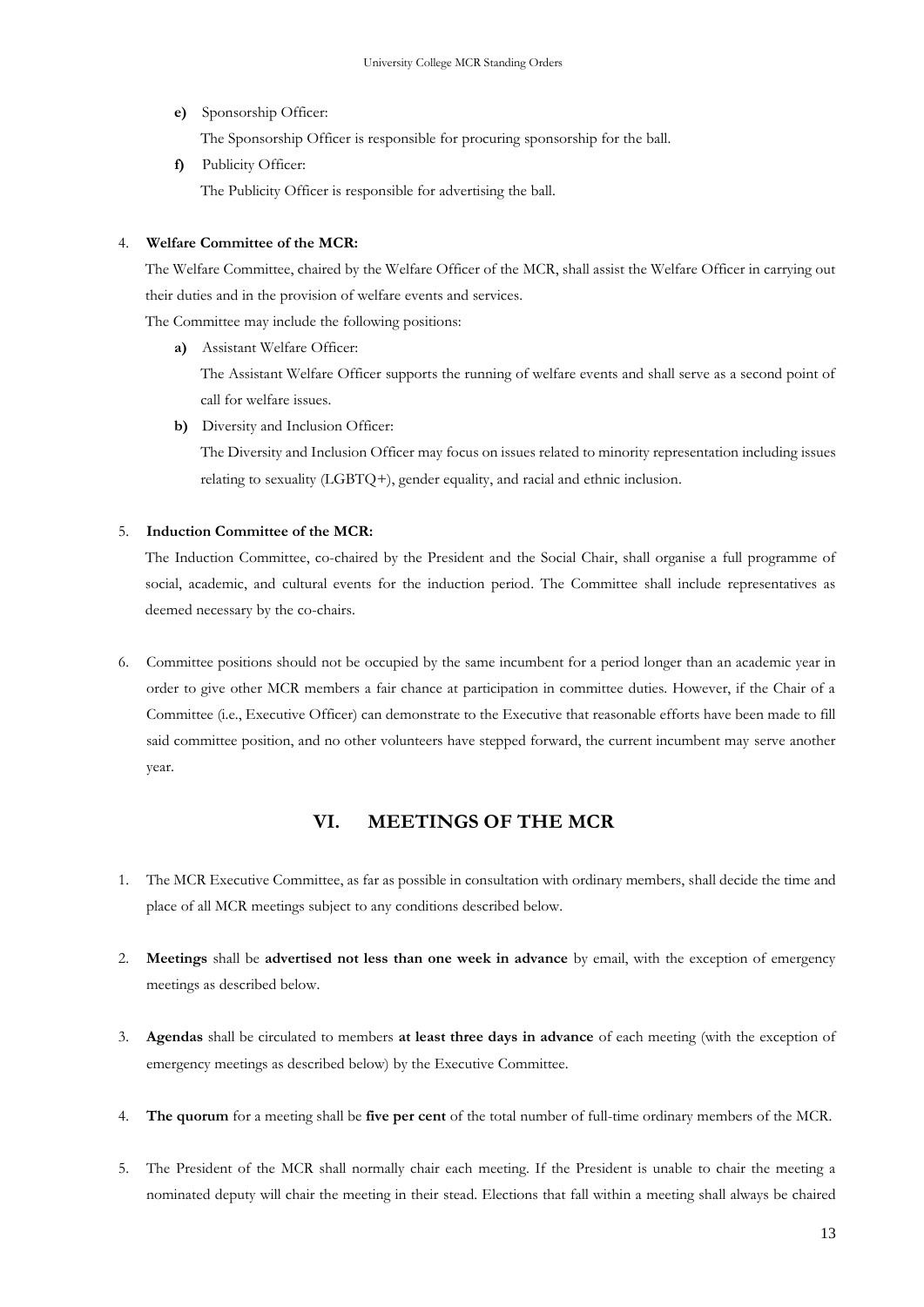by the Internal Affairs Officer of the MCR, or their nominated deputy should the Internal Affairs Officer be unavailable.

<span id="page-17-0"></span>6. The Chair shall have a casting vote only when votes are equally numerically divided in balloted votes.

## **A. TYPES OF MCR MEETING**

- 1. There shall be three categories of Meeting:
	- **a)** Ordinary;
	- **b)** Extraordinary; and
	- **c)** Emergency.

#### 2. **Ordinary meetings**

- **a)** There shall be a minimum of **one ordinary meeting each Term**.
- **b)** All Officers, both Executive and Non-Executive, of the MCR shall be expected to attend and shall submit apologies for absence to the President, or their nominated delegate, in advance of the meeting if they are unable to attend.
- **c)** Termly reports of the officers shall be published in written form with the agenda for the meeting.
- **d)** The normal order of business on the agenda shall be:
	- i) apologies for absence;
	- ii) acceptance of and matters arising from the minutes of the previous meeting;
	- iii) reports of officers;
	- iv) ratifications;
	- v) elections;
	- vi) motions;
	- vii) any other business;
	- viii) close of meeting.

Points of order shall always take priority and shall be voted on immediately.

#### 3. **Extraordinary meetings**

**a)** Extraordinary meetings may be called by the Executive Committee to conduct business between ordinary meetings, when required by circumstances.

#### 4. **Emergency Meetings**

- **a)** An emergency meeting may be called by any ordinary member on presentation to the President of the MCR of a petition bearing the signatures of at least ten per cent of ordinary members of the MCR calling for a specific item to be discussed.
- **b)** An emergency meeting shall be held within one week of the presentation to the President of the MCR of the petition for that meeting.
- **c)** Publicity for the emergency meeting shall be e-mailed to the MCR immediately.
- **d)** The order of the meeting shall be governed by the agenda for that particular emergency meeting.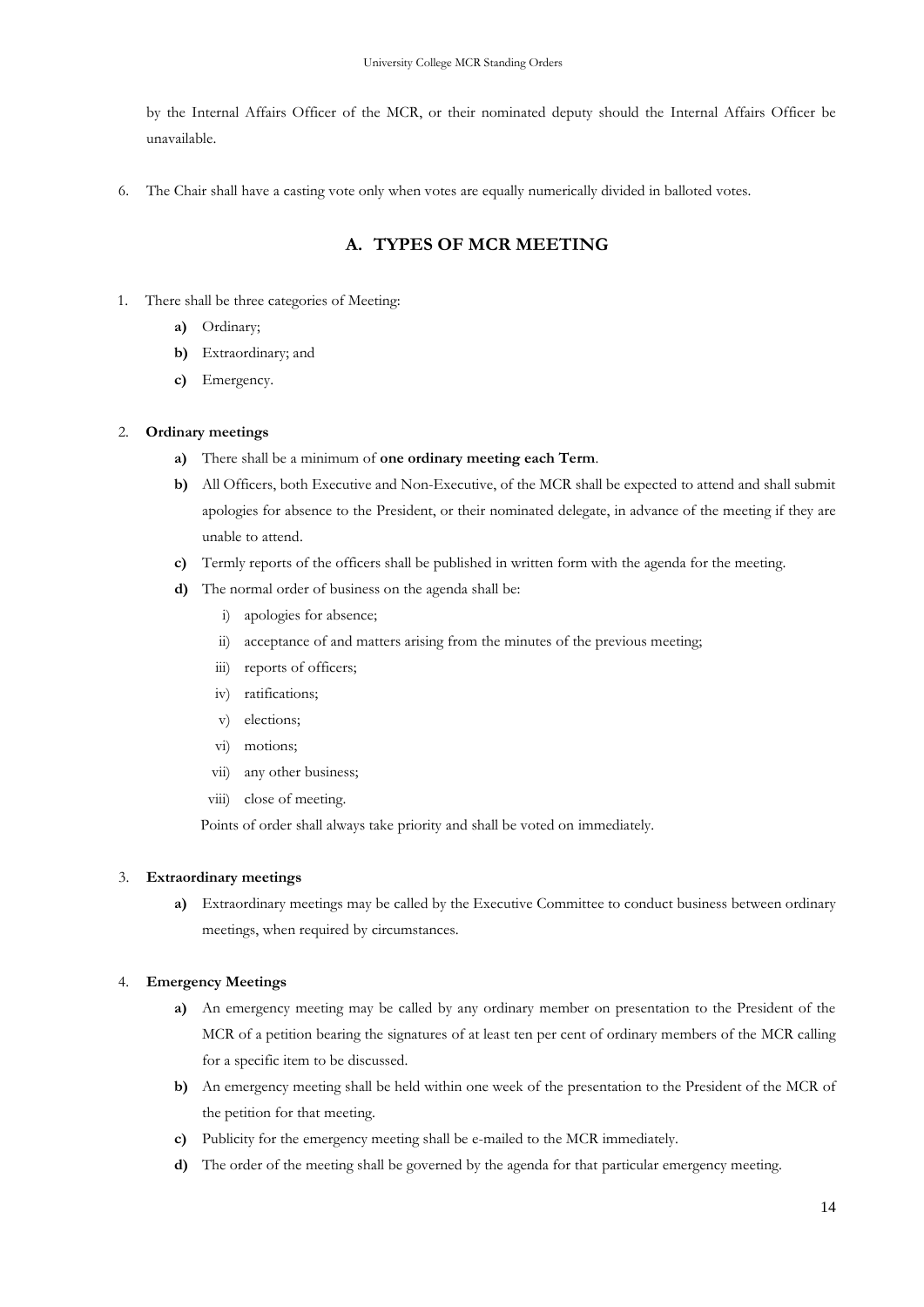## **B. MOTIONS**

- <span id="page-18-0"></span>1. Members of the MCR can bring forward private motions. Any motion must have a proposer and seconder. Members wishing to table motions shall consult the Executive Committee for inclusion in the agenda for a meeting.
- 2. Private motions shall normally be submitted to the Executive Committee not less than one week before the meeting. Motions can be submitted during meetings at the discretion of the Chair.
- 3. The proposer of any motion may withdraw that motion at any point up until the discussion of that motion at the meeting.
- 4. Should neither the proposer nor seconder of any motion be able to attend the meeting at which their motion is to be discussed, the item will be withdrawn from the agenda unless:
	- **a)** Both proposer and seconder have notified the chair of their inability to attend the meeting in advance; and
	- **b)** The proposer has submitted a written statement not exceeding five hundred words explaining the motion to the room. This statement will be read to the meeting by the chair prior to discussion of the motion.
- 5. Procedure shall be in place so that all motions may be voted on by secret ballot, but, at the discretion of the Executive Committee and those proposing the motion, motions may be voted on by a show of hands or by general aye. Should a secret ballot take place this will done using the D.S.U. online voting system after the meeting, to allow the participation of members not present in non-urgent votes. Results shall be of a simple majority. Unless exceptional circumstances exist requiring a delay in its announcement, the result of any vote shall be declared by the Internal Affairs Officer of the MCR or their authorised deputy as soon as the count has been completed and verified.
- 6. No financial motions may be brought to the MCR *post facto,* i.e., after the expense has been incurred except in quite exceptional and well-grounded cases.
- 7. Procedural motions shall require a show of hands and the support of twenty-five per cent of the Ordinary Members at the meeting in order to be discussed. Procedural motions may be brought in at any point in a meeting of the MCR.
- 8. Motions that are passed by the MCR shall have immediate effect.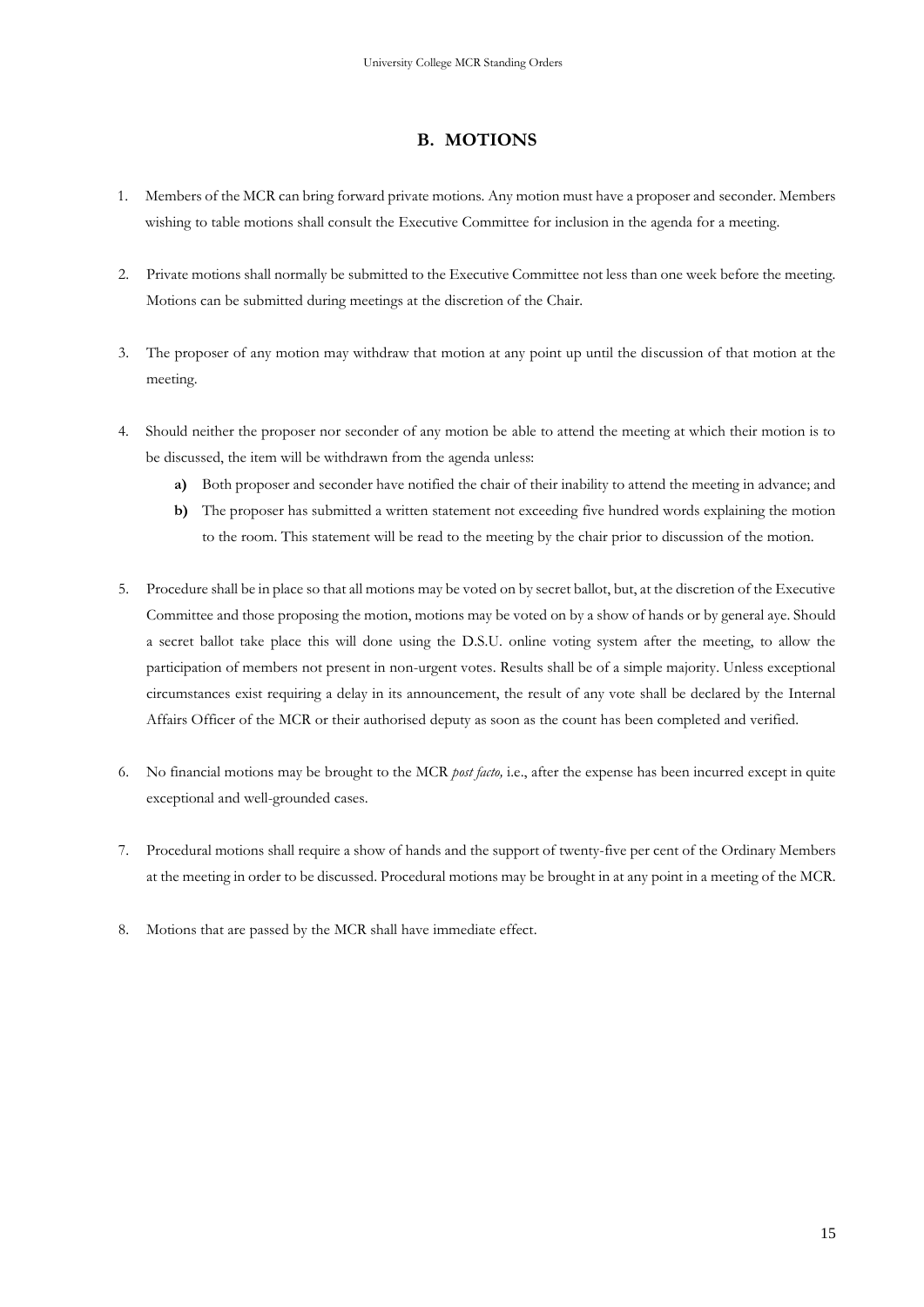## **VII. ELECTIONS & RELATED MATTERS**

- <span id="page-19-0"></span>1. The means by which executive officers of the MCR are to take up their roles is by election. In the exceptional event that an election cannot take place, the Convenor of the MCR is empowered by section [V.](#page-8-0)[D](#page-8-1).9 of these standing orders to make appointments until such point as an election may take place.
- 2. The **MCR Adviser and Bar Chair are not elected by the MCR members**. The Adviser is a non-Exec role and is appointed by the incumbent (that is the outgoing, not newly elected) Exec committee in Easter term. The Bar Chair is also a non-Exec role and selected by College Office in an official application process.
- 3. In the case of the election of the executive officers of the MCR the following shall be eligible to stand:
	- **a)** all current ordinary members of the MCR; and
	- **b)** all members of the University in possession of the offer of a place to read for a higher degree in University College during the relevant academic year.
- 4. A valid nomination for election shall normally require a proposer and seconder from ordinary members of the MCR. Members of the **Executive Committee are prohibited from proposing and seconding candidates** for election, and from canvassing or husting on their behalf. Executive officers shall not seek to influence the vote in any way, at the risk of having the vote declared null and void.
- 5. In all elections the Internal Affairs Officer of the MCR shall have jurisdiction over the conduct of the candidates' election campaigns. Breach of any rules pertaining to election campaigns in these standing orders, or any malicious misconduct as so deemed by the Internal Affairs Officer of the MCR, shall result in the candidate being declared ineligible to stand for election by the Executive Committee, upon the recommendation of the Internal Affairs Officer.
- 6. In all elections an option to **re-open nominations (R.O.N.)** shall be available.

## **A. ELECTORAL PROCEDURE**

- <span id="page-19-1"></span>1. Nominations shall open and close at midnight on the days specified in section [VII](#page-19-0).[C](#page-21-0). Where not specified, nominations shall open two weeks before the date of the election and close one week before.
- 2. All candidates shall be allowed to canvass, in a manner deemed appropriate by the Internal Affairs Officer of the MCR, from the close of nominations until the election.
- 3. Candidates may have a manifesto sent to the MCR e-mailing list and may display one copy of this manifesto in the Maurice Tucker Room from the close of nominations until the election. Manifestos must conform to the following rules: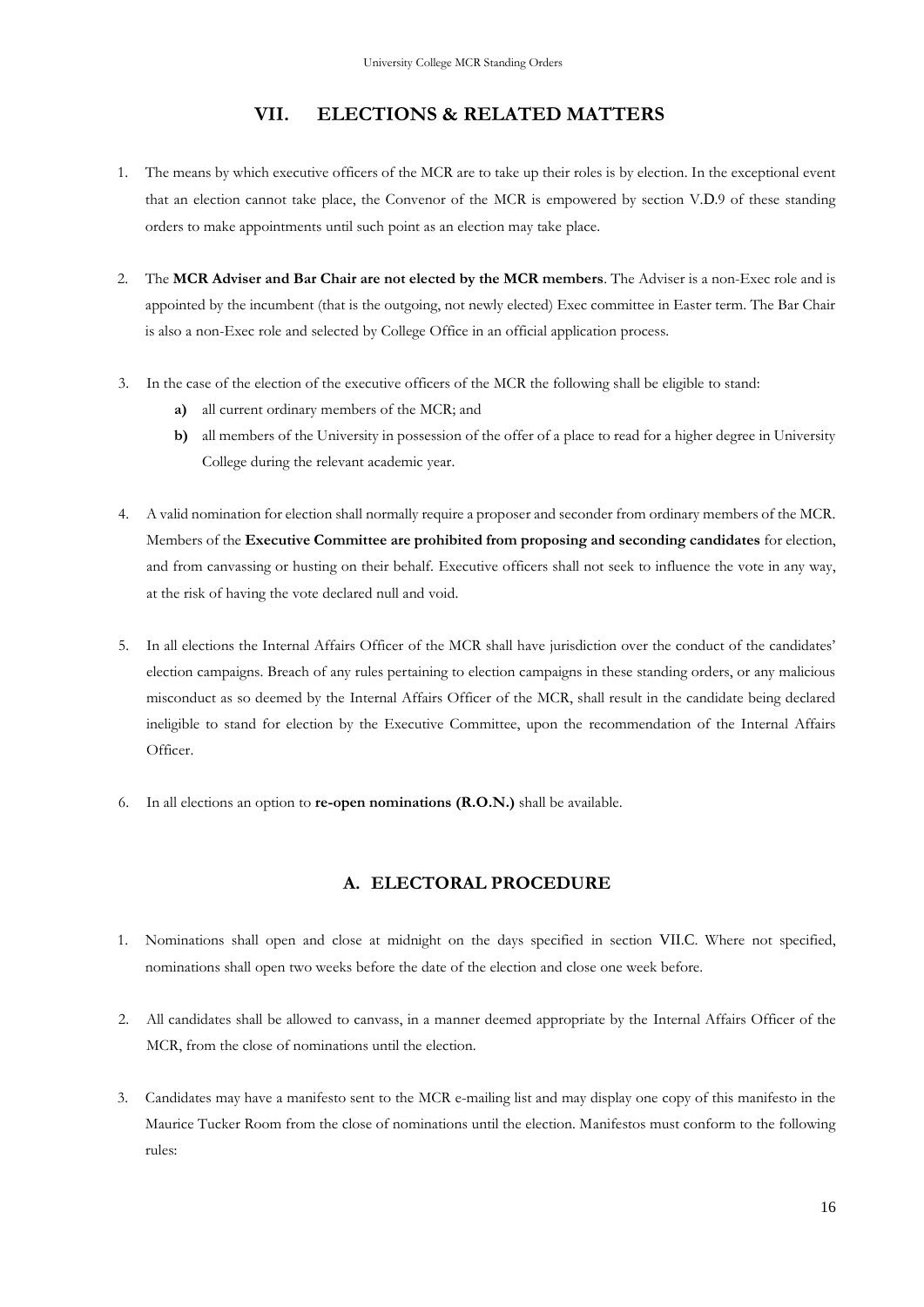- **a)** they must be one A4 page;
- **b)** they must contain the names of their proposer and seconder; and
- **c)** other candidates shall not be mentioned.
- 4. Elections shall normally take place within an ordinary meeting of the MCR, where candidates will be invited to hust (as set out in section [VII](#page-19-0).[B](#page-20-0)). During elections, the President will pass the chair of the meeting to the Internal Affairs Officer of the MCR and resume it once the hustings are concluded.
- 5. Voting shall be by **single transferable voting** (S.T.V.).
- 6. Voting shall open for 24 hours from the close of the meeting using the online voting system hosted by the D.S.U. Voting shall be advertised to all members once open, to allow those not able to be present at the meeting to vote.
- 7. The result shall be announced as soon as the count is complete. The Internal Affairs Officer shall circulate an e-mail notification of the results at the earliest opportunity.
- 8. Should the vote result in a tie another vote shall be held. Should the vote again result in a tie, then the election shall be decided by the President of the MCR in consultation with the Convenor of the MCR. Should the vote for the President of the MCR again result in a tie, then the election shall be decided by the Convenor of the MCR.

## **B. HUSTINGS**

- <span id="page-20-0"></span>1. Nominees shall not be required to hust. If a candidate does not attend, then they may submit a statement of up to two hundred and fifty words, which shall be read out, at the start of the hustings by the Internal Affairs Officer of the MCR.
- 2. In all elections in which nominees hust, the nominees for the post shall stand or be seated in a line and shall each hust for a maximum of two minutes.
- 3. Nominees for individual positions shall hust according to the alphabetical order of their surname.
- 4. There shall follow questions of the nominees that shall be directed at all and not at specific candidates. The Chair shall have the discretion to disallow inappropriate questions.
- 5. The nominees shall reply to questions in order as follows: the nominee who first husted shall reply first to the first question, and the second shall reply second, and so forth until all the nominees have replied; the second question shall be answered first by the second nominee and so forth until all nominees have replied to all of the questions asked of them.
- 6. A candidate shall not return to answer a question to which they have already addressed, either once another candidate has begun to answer or another question has been put.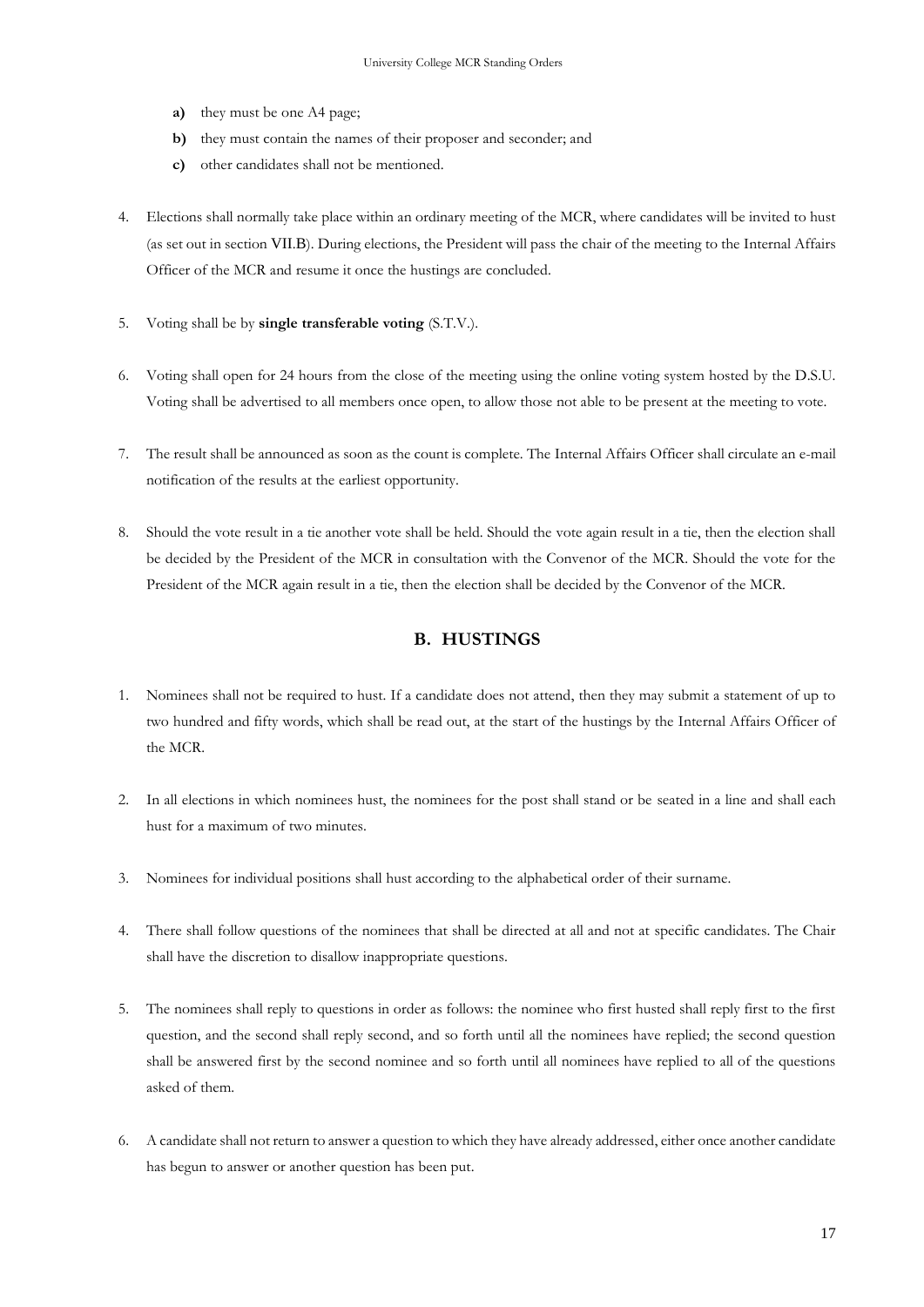## **C. DATES OF ELECTIONS & OFFICE**

- <span id="page-21-0"></span>1. Elections at specified times:
	- **a) The President, Treasurer, Social Chair, Vice-President, Ball Chair, and Internal Affairs Officer of the MCR**
		- i) Nominations shall open on the Wednesday in the fifth week of the Easter Term, and shall close on the Wednesday in the sixth week of the Easter Term.
		- ii) The election meeting shall be held on the Wednesday in the seventh week of the Easter Term, or on a day agreed by the Executive Committee and all nominees standing for election.
		- iii) The victors shall take office one week after the result is announced, to allow for the previous incumbent to pass on such information, documents, and instruction as will be useful.
	- **b) The Steward, Welfare Officer, Academic Officer, and Castle Community Action Representative of the MCR**
		- i) Nominations shall open on the Wednesday in the first week of the Michaelmas Term, and shall close on the Wednesday in the second week.
		- ii) The election meeting shall be held on the Wednesday in the third week of the Michaelmas Term or on a day agreed by the Executive Committee and all nominees standing for election.
		- iii) The victors shall take office twenty-four hours after the result is announced.

#### **c) The MCR Adviser**

- i) Appointed by the incumbent (that is the outgoing, not newly elected) MCR Executive Committee in Easter term and subsequently invited to fulfil the role
- 2. The Academic Officer, Social Chair, Ball Chair, and Welfare Officer of the MCR shall be responsible for the appointment, by election or selection as they see fit, of the **Academic, Social, Ball and Welfare Committees**.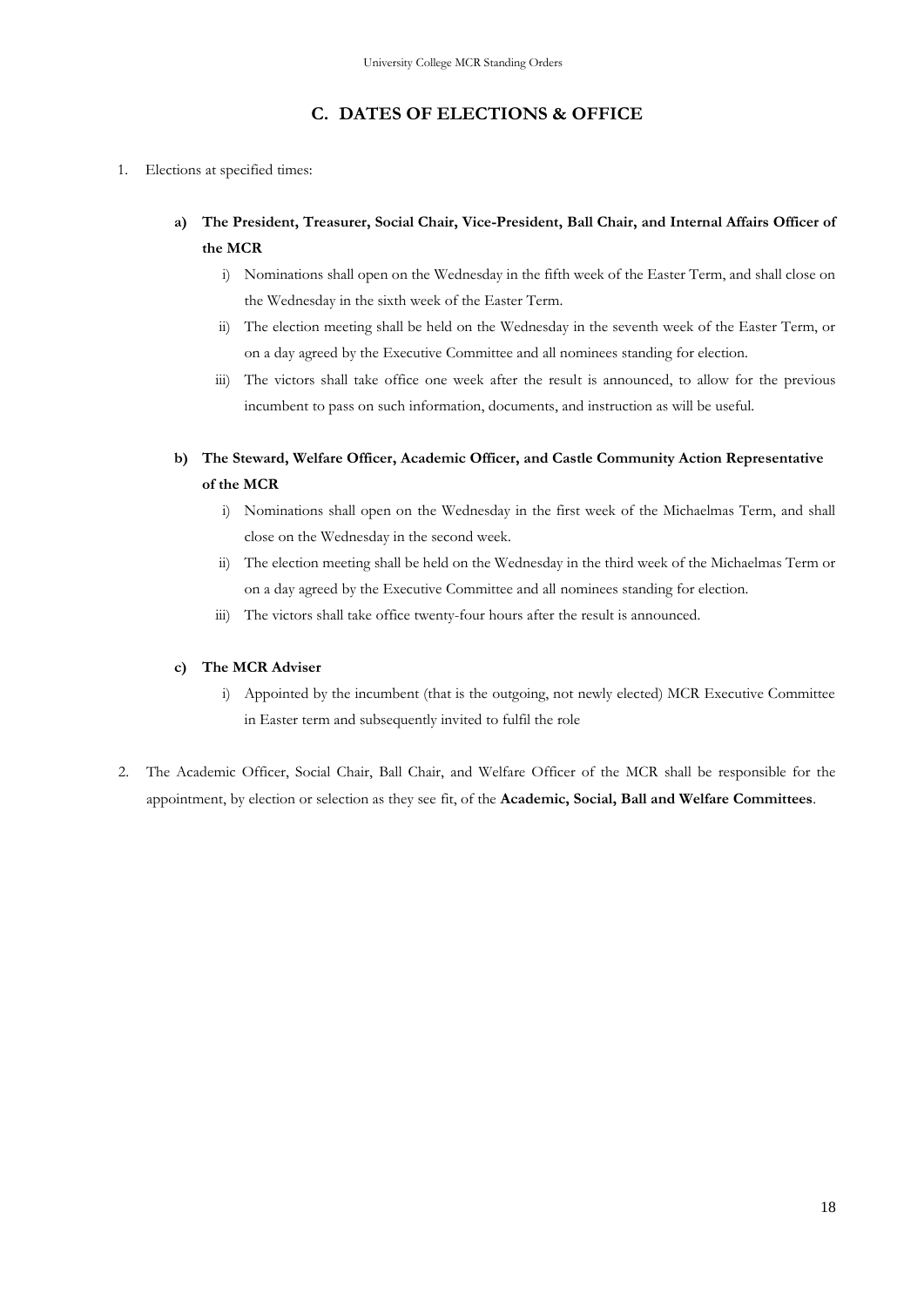## **VIII. MCR FINANCES**

- <span id="page-22-0"></span>1. Bank accounts and signatories
	- **a)** There shall be a current account known as the 'University College Middle Common Room' account.
	- **b)** The signatories shall be the Treasurer, the President, the Social Chair, the Ball Chair, the Convenor and another College Officer, who is to be appointed by the Convenor in consultation with the MCR to act as signatory only in his absence.
	- **c)** At no time may a cheque be signed on behalf of the MCR without at least one signature from the President or Treasurer, and the informed consent of the other party.
	- **d)** The account shall be used for the safekeeping of all moneys of which the MCR is in receipt.
- 2. MCR membership fee
	- **a)** There shall be a membership fee for the MCR set each year by University College. The President and the Treasurer should meet in Easter term to discuss suggestions to College Office regarding fees.
- 3. Charity Ball Arrangements
	- a) The budget, financing, and the charitable beneficiaries of the ball shall be decided by the MCR Ball Chair, the Treasurer, and President.
	- b) The initial budget for the ball shall be set at a sum not exceeding 50% of the total value of ticket sales, however, once sales exceed this value, the budget for the ball may become a rolling one;
	- c) At minimum 4% of total ball revenues shall be paid over in charitable donations regardless the financial outcome of the ball<sup>2</sup> ;
	- d) In the event ball profits exceed 4% of revenues, 80% of the total profits shall go towards the charitable donation and 20% towards a 'future MCR charity ball insurance fund' (once calculated the greater of (c) and (d) should go towards the charitable contribution);
	- e) The 'future MCR charity ball insurance fund':
		- i. annual contribution shall be calculated once all associated ball revenues and operating costs have been reconciled at an amount not exceeding 20% of total ball expenses of that year;<sup>3</sup>
		- ii. total balance may not exceed 25% of the total ball operating expenses of that year<sup>4</sup> and any funds exceeding this amount shall be added to the charitable donation of that year;
		- iii. may not be appropriated for any other purpose than to mitigate Charity Ball financial risk.

<sup>&</sup>lt;sup>2</sup> E.g., if ball revenues = £9,000 and ball expenses = £10,000, then 4% of 9,000, or £360 shall be paid over in charitable contributions even though the ball made a loss of £1,000. If ball revenues = £10,300 and ball expenses = £10,000, then 4% of £10,200 is £408 which is > the profit of  $\frac{1}{200}$ . As per this rule VI.3.c the greater amount, or  $\frac{1}{408}$ , shall be paid over in charitable contributions.

<sup>&</sup>lt;sup>3</sup> E.g., if ball revenues = £10,000 and ball expenses = £6,000, then ball profits = £4,000, the future ball insurance fund contribution shall be =  $\text{\textsterling}4000 \text{ x } 20\% = \text{\textsterling}800$ ; The remainder, or  $\text{\textsterling}3,200$ , shall be the charitable donation.

<sup>4</sup> E.g., if the 'future ball insurance fund' balance stemming from previous years equals £1,000 and the contribution formula in VI.3.e.i recommends that  $\ell$ 800 be paid over, then only  $\ell$ 500 shall be put towards the insurance fund to uphold rule VI.3.e.ii (i.e. current balance of future ball insurance fund  $\zeta$ 1,000 + rule VI.3.e.i  $\zeta$ 800 =  $\zeta$ 1,800 > ball expenses for that years ball =  $\zeta$ 6,000 x 25% =  $\zeta$ 1,500, therefore,  $£300$  must be added to the charitable contribution payment as per rule VI.3.e.iii in order to keep the insurance fund balance at  $£1,500$  or 25% of ball expenses of that year).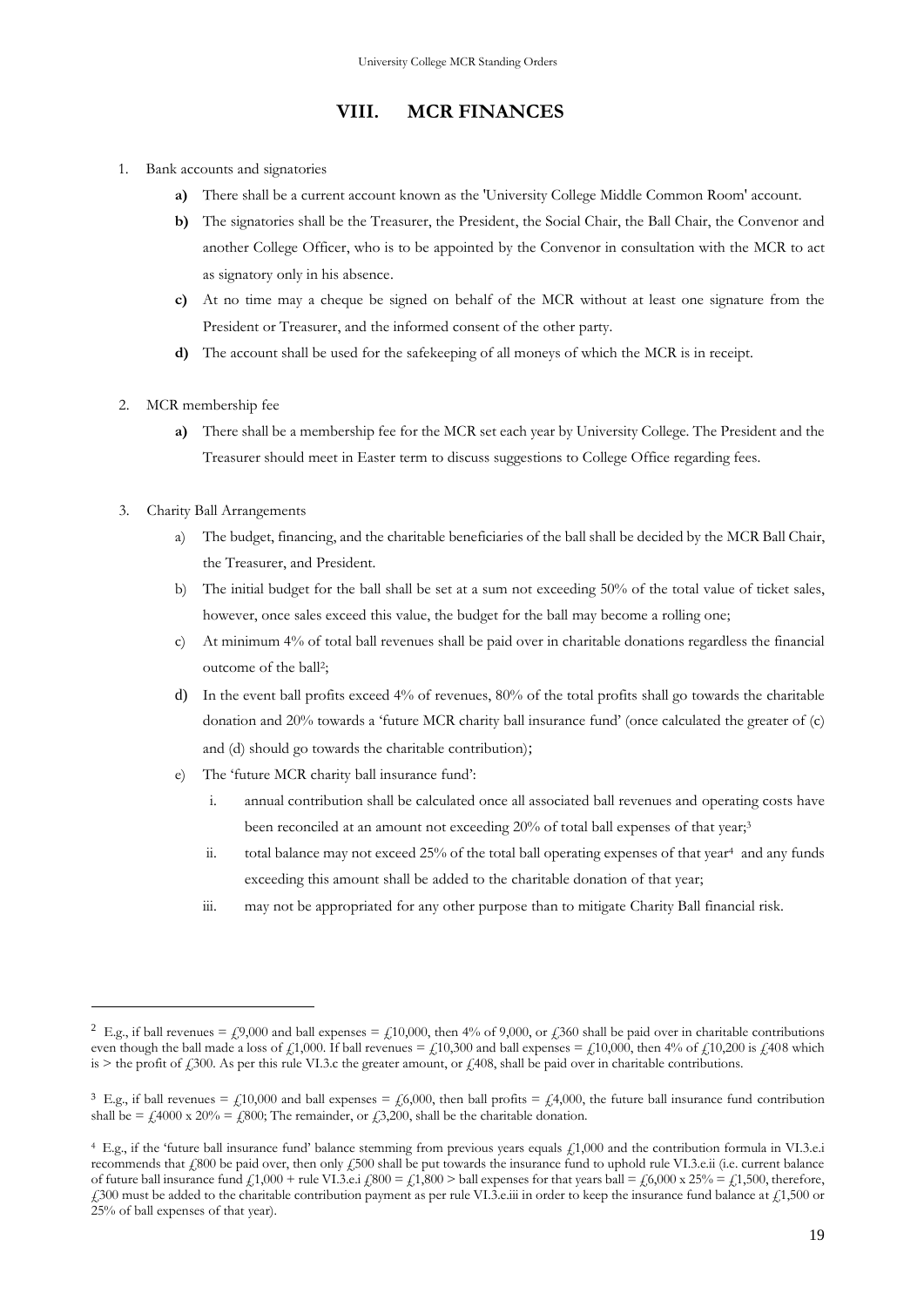## **IX. SANCTIONS, RESIGNATION, AND AWARDS**

- <span id="page-23-0"></span>1. Any Ordinary Member of the MCR may have both their membership removed and entitlements withdrawn, either temporarily (for a period no longer than a term) subject to majority decision by the Executive Committee, or permanently subject to majority decision by the Executive Committee and the consent of the Convenor of the MCR. Any member under consideration for permanent removal must be informed in writing and allowed to present a case in their defence before the Executive Committee decides the matter. In either case, any member subject to this action must be informed in writing of the outcome at the earliest opportunity. The member also has the right to appeal any decision to the Master.
- 2. The Executive Committee reserves the right to suspend from duty, or compel to resign, any Executive Committee member who is, in its judgement, negligent or in breach of their duties or the trust of the MCR, subject to a majority vote of the Executive Committee and the agreement of the Convenor.
- 3. The ordinary members of the MCR may bring in a motion of no confidence in any executive or non-executive officer(s) of the MCR at any meeting of the MCR. The motion shall be voted on and must be passed by a twothirds majority of those voting in order to be effective. If successful, the post shall be put up for election as soon as possible by the appropriate method outlined above.
- 4. The President of the MCR may fine members of the MCR for damage to or theft of MCR or University College property, or for behaviour unbecoming of an MCR member, subject to right of appeal to the Convenor of the MCR.
- 5. At the discretion of the Executive Committee any member who does not pay a fine thus imposed shall be denied access to and usage of any MCR facilities, subject to right of appeal to the MCR and the Convenor of the MCR.
- 6. All monies paid in settlement of fines shall be placed at the disposal of the Executive Committee for distribution to official MCR funds, should the fine be incurred against the MCR solely. Should the fine be imposed for actions that affect University College as a whole, the monies shall be distributed in a manner in agreement with the Convenor of the MCR.
- 7. Officers may at any time during their term of office tender their resignation in writing to the President of the MCR, or to the remaining members of the Executive Committee and the Convenor of the MCR should the President of the MCR be resigning.
- 8. The outgoing Executive at the end of Easter term shall submit a list of worthy MCR members to College Office for College Colours. Only MCR members that have upheld the MCR values and Code of Conduct shall be eligible for nomination. Nominees shall normally be MCR members that, over the past academic year, demonstrated outstanding acts of service to others and/or the environment as well as extraordinary achievement in academics or extracurriculars. In the event of a disagreement among the Executive Committee regarding the suitability of a nominee a simple majority vote will settle the dispute.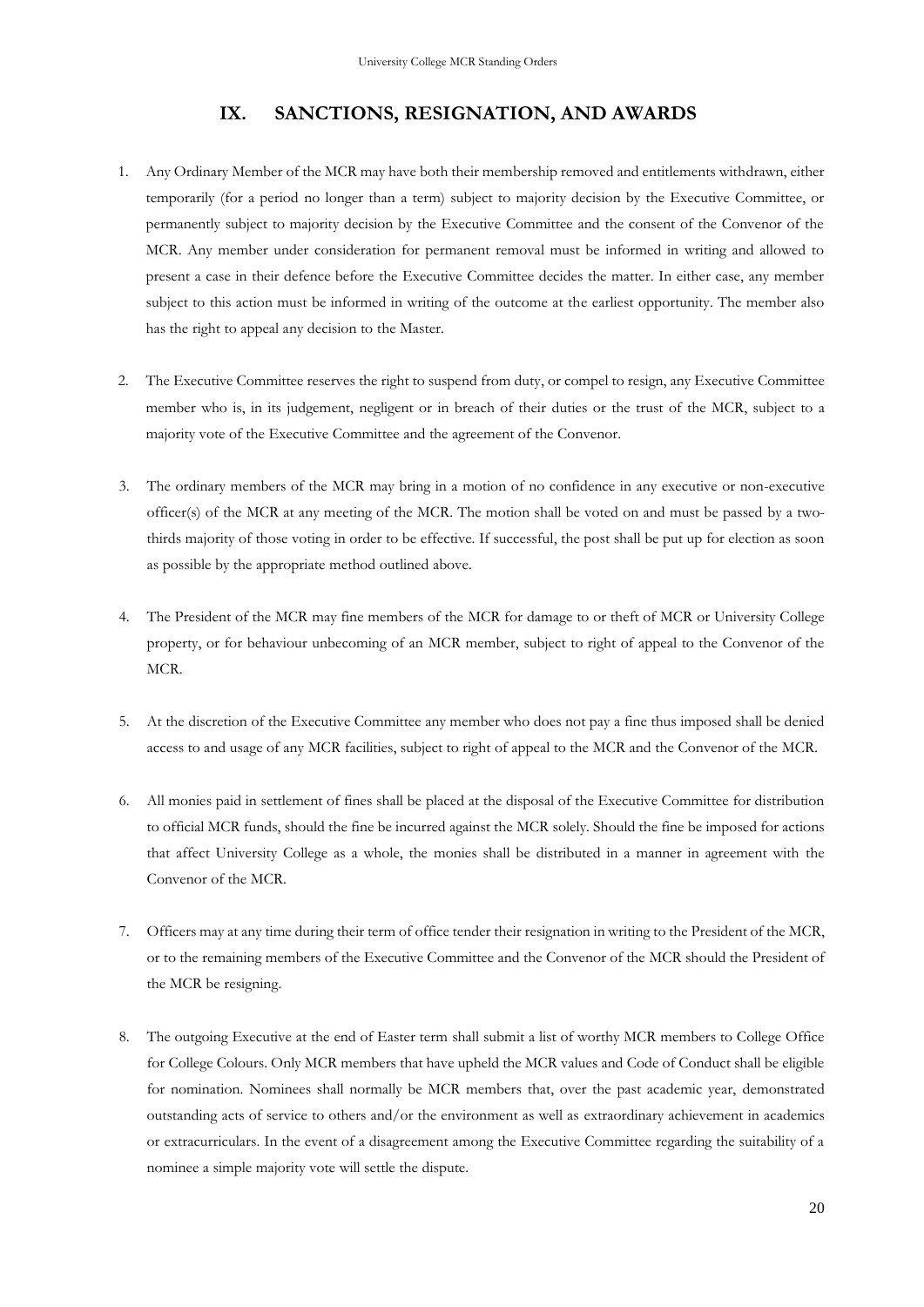# **X. STANDING ORDERS ARRANGEMENTS**

- <span id="page-24-0"></span>1. Changes to these standing orders may be made only by way of previously submitted motions at meetings of the MCR. The vote shall use the D.S.U. online voting system, to allow all Members, whether present at the meeting or not, to vote. Ratification requires a two-thirds majority of 10 % of the MCR. The voting period will be open for 24 hours.
- 2. Any changes shall take effect immediately after ratification, subject to approval from College Office. The Internal Affairs Officer to the MCR shall ensure that copies of the newly amended version are available as soon as possible.
- 3. The Internal Affairs Officer to the MCR shall be responsible for ensuring that all cross referencing within the document remains consistent and accurate after implementation of amendments to the standing orders.
- 4. The most up-to-date edition of these standing orders shall be available on the MCR website. The Internal Affairs Officer of the MCR shall be responsible for archiving a copy in the Durham University Library, Special Collections, collection: Durham University Records: Colleges.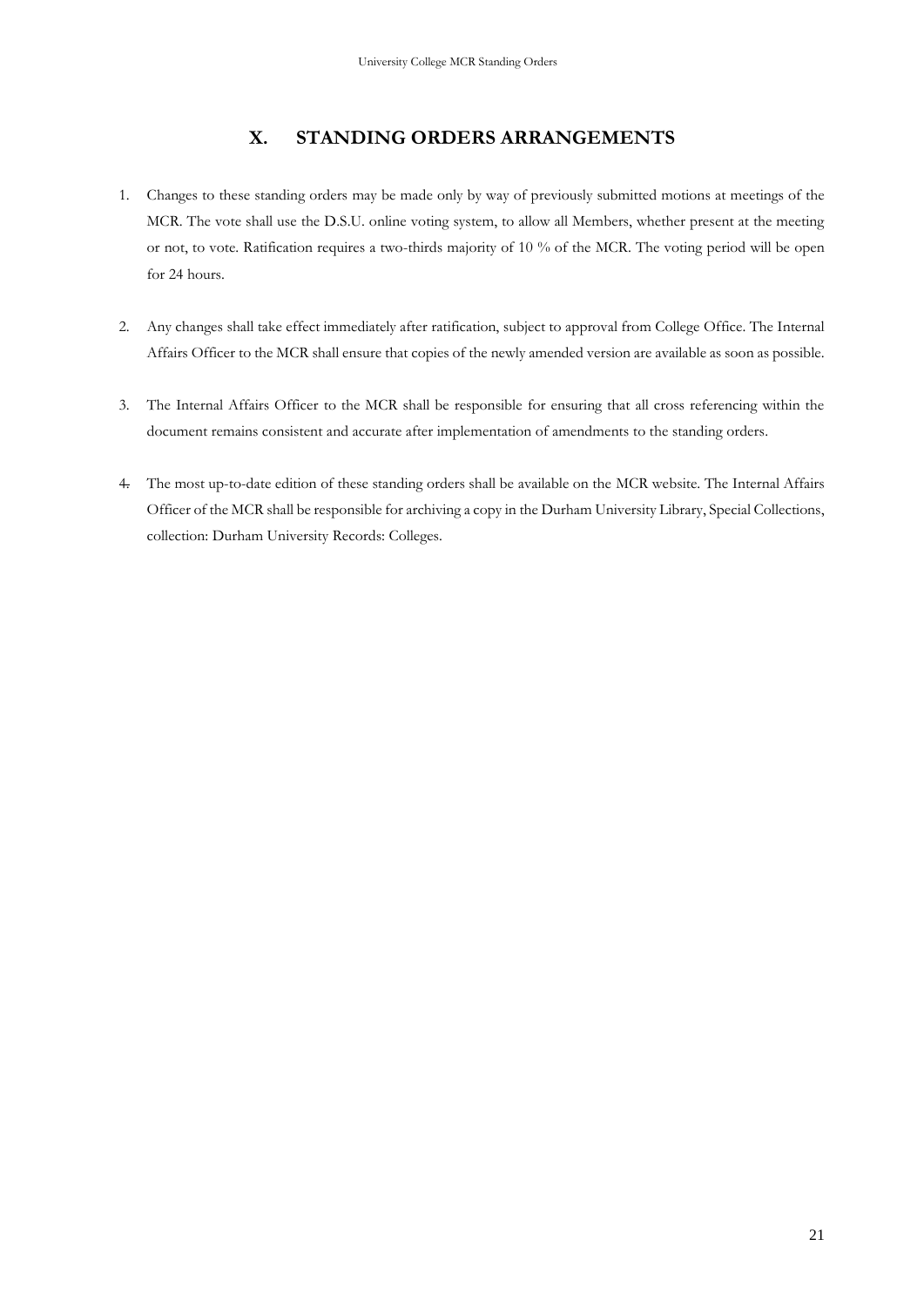## **XI. ANNEXES**

## <span id="page-25-1"></span><span id="page-25-0"></span>**A. Annex A - Structure of the Offices of the MCR:**